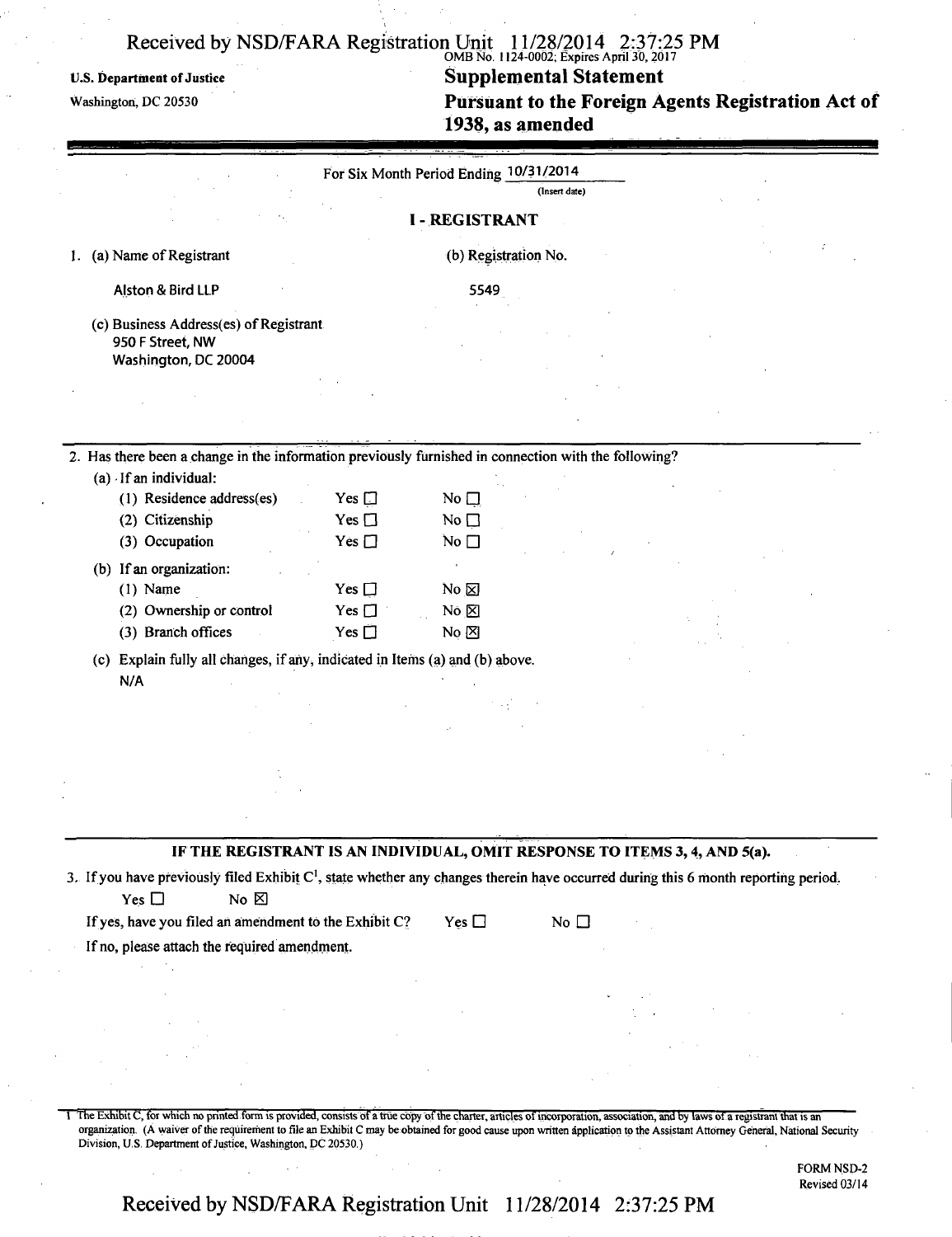$\cup^+$ 

|                                                                                                                                                                                                                                |  |  | (PAGE 2) |
|--------------------------------------------------------------------------------------------------------------------------------------------------------------------------------------------------------------------------------|--|--|----------|
| 4. (a) Have any persons ceased acting as partners, officers, directors or similar officials of the registrant during this 6 month reporting period?                                                                            |  |  |          |
| No $\boxtimes$<br>Yes $\square$ .                                                                                                                                                                                              |  |  |          |
| the contract of the second contract of the contract of the contract of the contract of the contract of the contract of the contract of the contract of the contract of the contract of the contract of the contract of the con |  |  |          |

| $\overline{Y}$ es $\Box$                   | $No \, \boxtimes$                                                                                                                                                                                                                                                                  |            |                               |          |                       |
|--------------------------------------------|------------------------------------------------------------------------------------------------------------------------------------------------------------------------------------------------------------------------------------------------------------------------------------|------------|-------------------------------|----------|-----------------------|
|                                            | If yes, furnish the following information:                                                                                                                                                                                                                                         |            |                               |          |                       |
| Name                                       |                                                                                                                                                                                                                                                                                    |            | Position                      |          | Date Connection Ended |
| N/A                                        |                                                                                                                                                                                                                                                                                    | N/A        |                               | N/A      |                       |
|                                            |                                                                                                                                                                                                                                                                                    |            |                               |          |                       |
|                                            |                                                                                                                                                                                                                                                                                    |            |                               |          |                       |
|                                            |                                                                                                                                                                                                                                                                                    |            |                               |          |                       |
|                                            | (b) Have any persons become partners, officers, directors or similar officials during this 6 month reporting period?                                                                                                                                                               |            |                               |          |                       |
| Yes $\Box$                                 | No $\boxtimes$                                                                                                                                                                                                                                                                     |            |                               |          |                       |
|                                            | If yes, furnish the following information:                                                                                                                                                                                                                                         |            |                               |          |                       |
| Name                                       | Residence Address                                                                                                                                                                                                                                                                  |            | Citizenship                   | Position | Date Assumed          |
| N/A                                        | N/A                                                                                                                                                                                                                                                                                |            | N/A                           | N/A      | N/A                   |
|                                            |                                                                                                                                                                                                                                                                                    |            |                               |          |                       |
|                                            |                                                                                                                                                                                                                                                                                    |            |                               |          |                       |
|                                            |                                                                                                                                                                                                                                                                                    |            |                               |          |                       |
|                                            | 5. (a) Has any person named in Item 4(b) rendered services directly in furtherance of the interests of any foreign principal?                                                                                                                                                      |            |                               |          |                       |
| Yes $\square$                              | No $\square$                                                                                                                                                                                                                                                                       |            |                               |          |                       |
|                                            | If yes, identify each such person and describe the service rendered.                                                                                                                                                                                                               |            |                               |          |                       |
| N/A                                        |                                                                                                                                                                                                                                                                                    |            |                               |          |                       |
|                                            |                                                                                                                                                                                                                                                                                    |            |                               |          |                       |
|                                            |                                                                                                                                                                                                                                                                                    |            |                               |          |                       |
|                                            |                                                                                                                                                                                                                                                                                    |            |                               |          |                       |
|                                            | (b) During this six month reporting period, has the registrant hired as employees or in any other capacity, any persons who rendered<br>or will render services to the registrant directly in furtherance of the interests of any foreign principal(s) in other than a clerical or |            |                               |          |                       |
|                                            | secretarial, or in a related or similar capacity?                                                                                                                                                                                                                                  | Yes $\Box$ | No $\boxtimes$                |          |                       |
| Name                                       | <b>Residence Address</b>                                                                                                                                                                                                                                                           |            | Citizenship                   | Position | Date Assumed          |
| N/A                                        | N/A                                                                                                                                                                                                                                                                                |            | Ń/A                           | N/A      | N/A                   |
|                                            |                                                                                                                                                                                                                                                                                    |            |                               |          |                       |
|                                            |                                                                                                                                                                                                                                                                                    |            |                               |          |                       |
|                                            |                                                                                                                                                                                                                                                                                    |            |                               |          |                       |
|                                            |                                                                                                                                                                                                                                                                                    |            |                               |          |                       |
|                                            |                                                                                                                                                                                                                                                                                    |            |                               |          |                       |
|                                            | (c) Have any employees or individuals, who have filed a short form registration statement, terminated their employment or                                                                                                                                                          |            |                               |          |                       |
|                                            | connection with the registrant during this 6 month reporting period?                                                                                                                                                                                                               |            | Yes $\Box$                    | No~Z     |                       |
| If yes, furnish the following information: |                                                                                                                                                                                                                                                                                    |            |                               |          |                       |
| Name                                       |                                                                                                                                                                                                                                                                                    |            | <b>Position or Connection</b> |          | Date Terminated       |
| N/A                                        | N/A                                                                                                                                                                                                                                                                                |            |                               | N/A      |                       |
|                                            |                                                                                                                                                                                                                                                                                    |            |                               |          |                       |
|                                            |                                                                                                                                                                                                                                                                                    |            |                               |          |                       |
|                                            |                                                                                                                                                                                                                                                                                    |            |                               |          |                       |
|                                            | (d) Have any employees or individuals, who have filed a short form registration statement, terminated their connection with any foreign                                                                                                                                            |            |                               |          |                       |
|                                            | principal during this 6 month reporting period?                                                                                                                                                                                                                                    | Yes $\Box$ | No $\boxtimes$                |          |                       |
|                                            |                                                                                                                                                                                                                                                                                    |            |                               |          |                       |
| If yes, furnish the following information: |                                                                                                                                                                                                                                                                                    |            |                               |          |                       |
| Name                                       | Position or Connection                                                                                                                                                                                                                                                             |            | Foreign Principal             |          | Date Terminated       |
| N/A                                        | N/A                                                                                                                                                                                                                                                                                |            | N/A                           | N/A      |                       |
| $\sim 100$                                 |                                                                                                                                                                                                                                                                                    |            |                               |          |                       |
|                                            |                                                                                                                                                                                                                                                                                    |            | $\sim$ $^{-1}$                |          |                       |
|                                            |                                                                                                                                                                                                                                                                                    |            |                               |          |                       |
|                                            | 6. Have short form registration statements been filed by all of the persons named in Items 5(a) and 5(b) of the supplemental statement?                                                                                                                                            |            |                               |          |                       |
|                                            |                                                                                                                                                                                                                                                                                    |            |                               |          |                       |
| Yes $\square$                              | No $\square$                                                                                                                                                                                                                                                                       |            |                               |          |                       |
|                                            | If no, list names of persons who have not filed the required statement.                                                                                                                                                                                                            |            |                               |          |                       |
| N/A                                        |                                                                                                                                                                                                                                                                                    |            |                               |          |                       |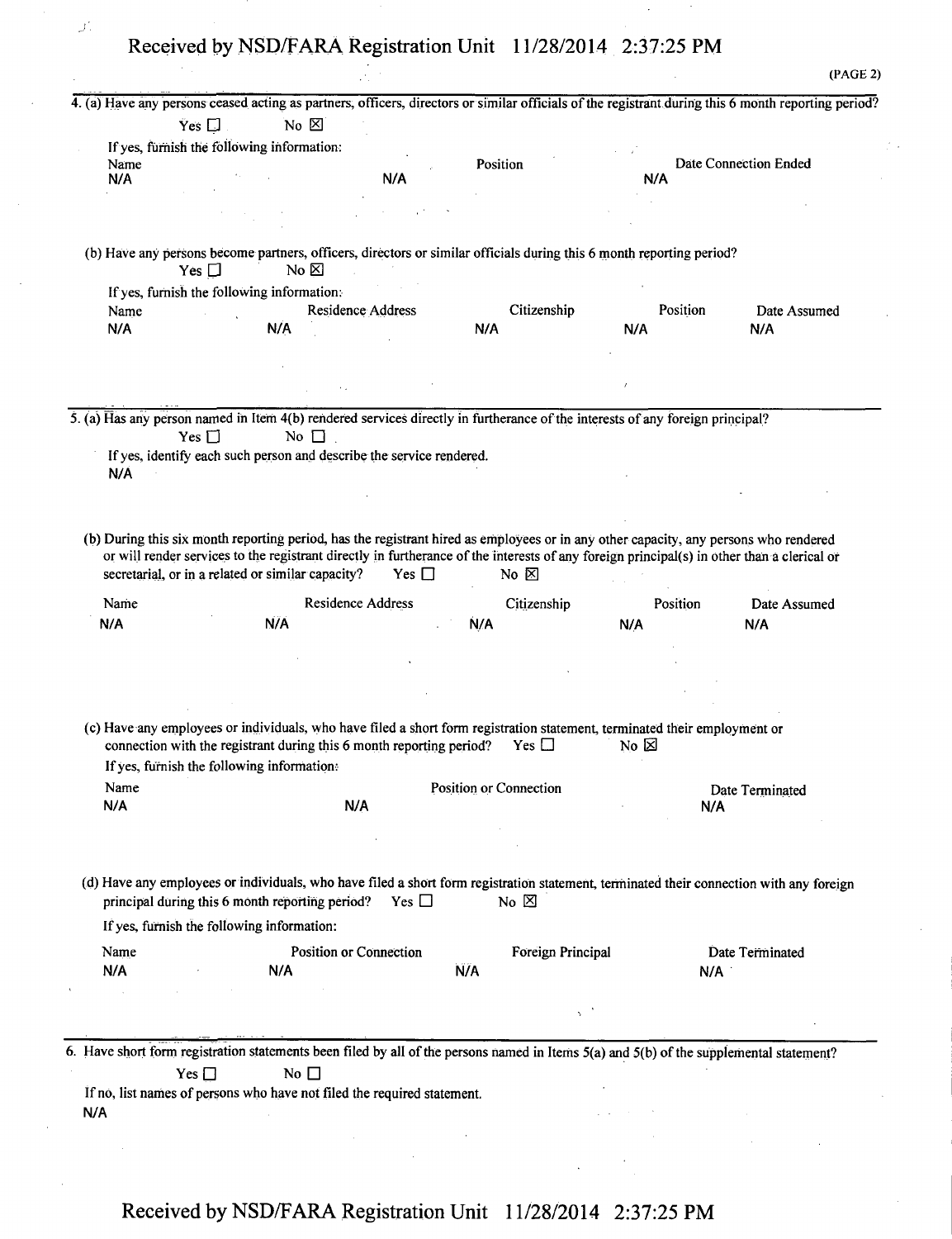|                                           |                                                                                                                                                                                                                                                                                                                                                                                                                                                          |              |                               |                               |                     | (PAGE 3)       |
|-------------------------------------------|----------------------------------------------------------------------------------------------------------------------------------------------------------------------------------------------------------------------------------------------------------------------------------------------------------------------------------------------------------------------------------------------------------------------------------------------------------|--------------|-------------------------------|-------------------------------|---------------------|----------------|
|                                           |                                                                                                                                                                                                                                                                                                                                                                                                                                                          |              | <b>II - FOREIGN PRINCIPAL</b> |                               |                     |                |
|                                           | 7. Has your connection with any foreign principal ended during this 6 month reporting period?<br>If yes, furnish the following information:                                                                                                                                                                                                                                                                                                              |              |                               |                               | Yes $\Box$          | No $\boxtimes$ |
| Foreign Principal                         |                                                                                                                                                                                                                                                                                                                                                                                                                                                          |              |                               |                               | Date of Termination |                |
| N/A                                       |                                                                                                                                                                                                                                                                                                                                                                                                                                                          |              |                               | N/A                           |                     |                |
|                                           |                                                                                                                                                                                                                                                                                                                                                                                                                                                          |              |                               |                               |                     |                |
|                                           |                                                                                                                                                                                                                                                                                                                                                                                                                                                          |              |                               |                               |                     |                |
|                                           |                                                                                                                                                                                                                                                                                                                                                                                                                                                          |              |                               |                               |                     |                |
|                                           |                                                                                                                                                                                                                                                                                                                                                                                                                                                          |              |                               |                               |                     |                |
|                                           |                                                                                                                                                                                                                                                                                                                                                                                                                                                          |              |                               |                               |                     |                |
| If yes, furnish th following information: | 8. Have you acquired any new foreign principal(s) <sup>2</sup> during this 6 month reporting period?                                                                                                                                                                                                                                                                                                                                                     |              |                               |                               | Yes $\Box$          | No $\boxtimes$ |
|                                           | Name and Address of Foreign Principal(s)                                                                                                                                                                                                                                                                                                                                                                                                                 |              |                               |                               | Date Acquired       |                |
| N/A                                       |                                                                                                                                                                                                                                                                                                                                                                                                                                                          |              |                               | N/A                           |                     |                |
|                                           |                                                                                                                                                                                                                                                                                                                                                                                                                                                          |              |                               |                               |                     |                |
|                                           |                                                                                                                                                                                                                                                                                                                                                                                                                                                          |              |                               |                               |                     |                |
|                                           |                                                                                                                                                                                                                                                                                                                                                                                                                                                          |              |                               |                               |                     |                |
|                                           |                                                                                                                                                                                                                                                                                                                                                                                                                                                          |              |                               |                               |                     |                |
|                                           | Russian Federation (through Ketchum, Inc.)<br>Taipei Economic and Cultural Representative Office in the United States (TECRO)                                                                                                                                                                                                                                                                                                                            |              |                               |                               |                     |                |
|                                           |                                                                                                                                                                                                                                                                                                                                                                                                                                                          |              |                               |                               |                     |                |
|                                           | 10. (a) Have you filed exhibits for the newly acquired foreign principal(s), if any, listed in Item 8?                                                                                                                                                                                                                                                                                                                                                   |              |                               |                               |                     |                |
| Exhibit A <sup>3</sup>                    | Yes $\square$                                                                                                                                                                                                                                                                                                                                                                                                                                            | No $\Box$    |                               |                               |                     |                |
| Exhibit B <sup>4</sup>                    | Yes $\Box$                                                                                                                                                                                                                                                                                                                                                                                                                                               | No $\square$ |                               |                               |                     |                |
|                                           | If no, please attach the required exhibit.                                                                                                                                                                                                                                                                                                                                                                                                               |              |                               |                               |                     |                |
|                                           | (b) Have there been any changes in the Exhibits A and B previously filed for any foreign principal whom you                                                                                                                                                                                                                                                                                                                                              |              |                               |                               |                     |                |
|                                           | represented during this six month period?<br>If yes, have you filed an amendment to these exhibits?                                                                                                                                                                                                                                                                                                                                                      |              | Yes $\Box$<br>Yes $\Box$      | No $\boxtimes$<br>$No \times$ |                     |                |
|                                           | If no, please attach the required amendment.                                                                                                                                                                                                                                                                                                                                                                                                             |              |                               |                               |                     |                |
|                                           |                                                                                                                                                                                                                                                                                                                                                                                                                                                          |              |                               |                               |                     |                |
|                                           |                                                                                                                                                                                                                                                                                                                                                                                                                                                          |              |                               |                               |                     |                |
|                                           | 2 The term "foreign principal" includes, in addition to those defined in Section 1(b) of the Act, an individual organization any of whose activities are directly or indirectly                                                                                                                                                                                                                                                                          |              |                               |                               |                     |                |
|                                           | supervised, directed, controlled, financed, or subsidized in whole or in major part by a foreign government, foreign political party, foreign organization or foreign individual.<br>(See Rule 100(a) (9)). A registrant who represents more than one foreign principal is required to list in the statements he files under the Act only those principals for whom he<br>is not entitled to claim exemption under Section 3 of the Act. (See Rule 208.) |              |                               |                               |                     |                |
| foreign principal.                        | 3 The Exhibit A, which is filed on Form NSD-3, sets forth the information required to be disclosed concerning each foreign principal.<br>4 The Exhibit B, which is filed on Form NSD-4, sets forth the information concerning the agreement or understanding between the registrant and the                                                                                                                                                              |              |                               |                               |                     |                |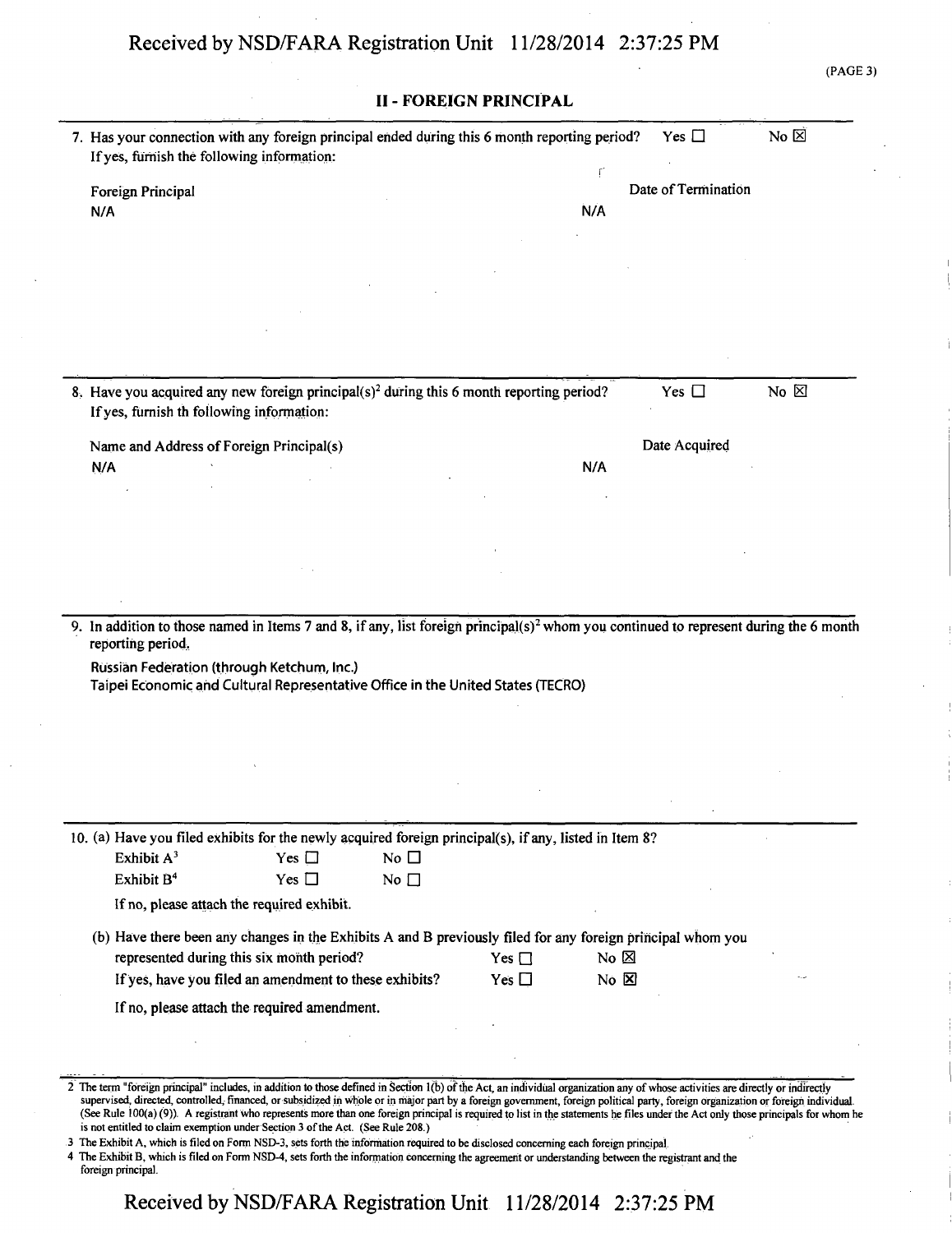#### **III - ACTIVITIES**

**11. During this 6 month reporting period, have you engaged in any activities for or rendered any services to any foreign principal**  named in Items 7, 8, or 9 of this statement?

**If yes, identify each foreign principal and describe in full detail your activities and services: Please See Attachment A** 

**12. During this 6 month reporting period, have you on behalf of any foreign principal engaged in political activity<sup>5</sup> as defined below? Yes**  $\overline{\mathsf{X}}$  **No**  $\Box$ 

**If yes, identify each such foreign principal and describe in full detail all such political activity, indicating, among other things, the relations, interests and policies sought to be influenced and the means employed to achieve this purpose. If the registrant arranged, sponsored or delivered speeches, lectures or radio and TV broadcasts, give details as to dates, places of delivery, names of speakers and subject matter.** 

Please See Attachment A

**13. In addition to the above described activities, if any, have you engaged in activity on your own behalf which benefits your foreign principal(s)?** Yes  $\Box$  No  $\boxtimes$ 

**If yes, describe fully. N/A** 

5 "Political activity," as defined in Section l(o) of the Act, means any activity that the person engaging in believes will, or that the person intends to, in any way influence any agency or official of the Government of the United States or any section of the public within the United States with reference to formulating, adopting or changing the domestic or foreign policies of the United States or with reference to political or public interests, policies, or relations of a government of a foreign country or a foreign political party.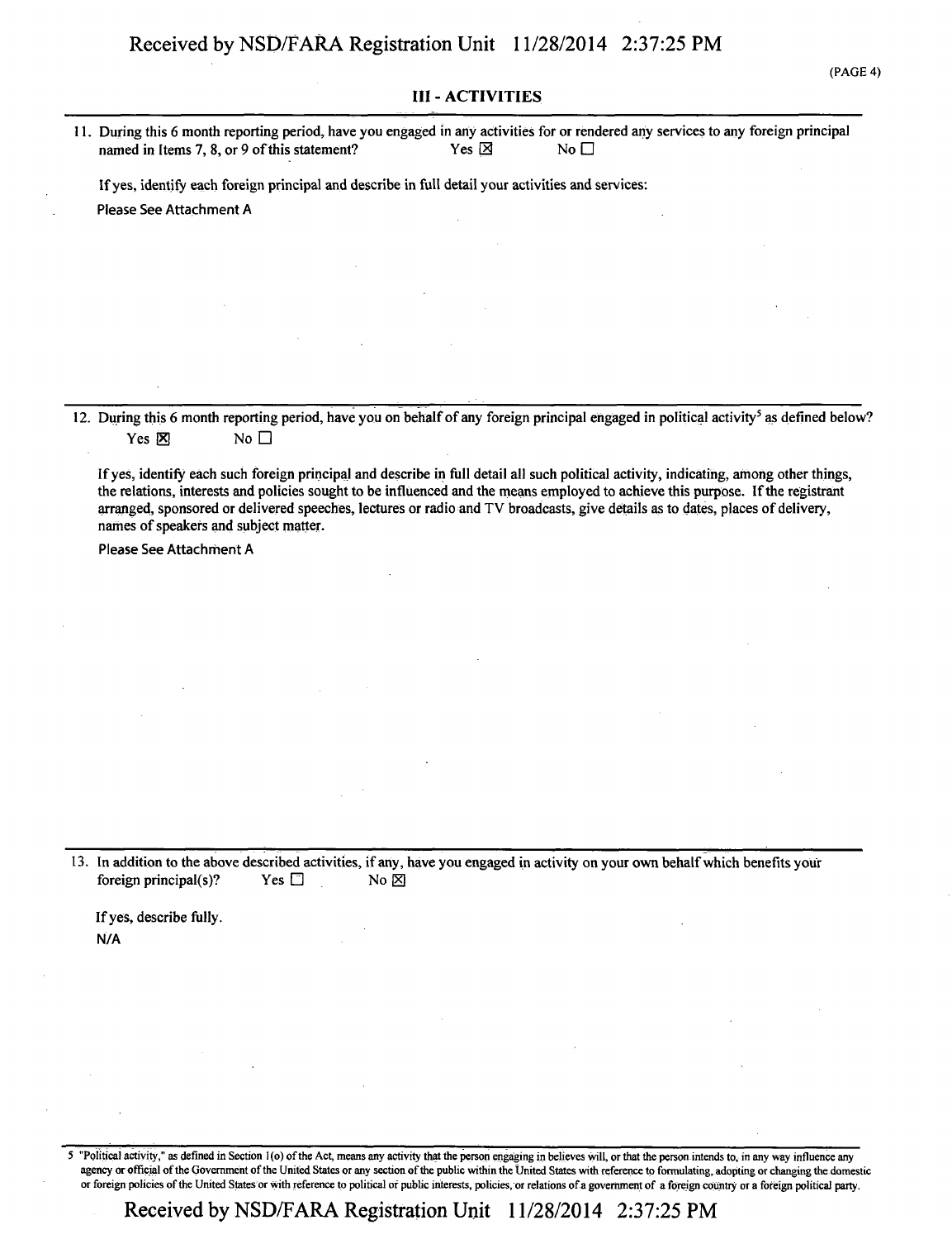(PAGE 5)

### **IV - FINANCIAL INFORMATION**

| 14. $(a)$ | <b>RECEIPTS-MONIES</b><br>money either as compensation or otherwise? | During this 6 month reporting period, have you received from any foreign principal named in Items 7, 8, or 9 of this<br>statement, or from any other source, for or in the interests of any such foreign principal, any contributions, income or                                                                  | Yes $\boxtimes$         | No $\square$             |                                |                                                                                                                               |
|-----------|----------------------------------------------------------------------|-------------------------------------------------------------------------------------------------------------------------------------------------------------------------------------------------------------------------------------------------------------------------------------------------------------------|-------------------------|--------------------------|--------------------------------|-------------------------------------------------------------------------------------------------------------------------------|
|           | If no, explain why.<br>N/A                                           |                                                                                                                                                                                                                                                                                                                   |                         |                          |                                |                                                                                                                               |
|           |                                                                      |                                                                                                                                                                                                                                                                                                                   |                         |                          |                                |                                                                                                                               |
|           |                                                                      | If yes, set forth below in the required detail and separately for each foreign principal an account of such monies. <sup>6</sup>                                                                                                                                                                                  |                         |                          |                                |                                                                                                                               |
|           | Date<br>Please See                                                   | From Whom<br><b>Please See Attachment</b>                                                                                                                                                                                                                                                                         | Please See Attachment B | Purpose                  |                                | Amount<br>Please See Attachment<br>B                                                                                          |
|           | <b>Attachment B</b>                                                  | В                                                                                                                                                                                                                                                                                                                 |                         |                          |                                |                                                                                                                               |
|           |                                                                      |                                                                                                                                                                                                                                                                                                                   |                         |                          |                                |                                                                                                                               |
|           |                                                                      |                                                                                                                                                                                                                                                                                                                   |                         |                          |                                |                                                                                                                               |
|           |                                                                      |                                                                                                                                                                                                                                                                                                                   |                         |                          |                                |                                                                                                                               |
|           |                                                                      |                                                                                                                                                                                                                                                                                                                   |                         |                          |                                |                                                                                                                               |
|           |                                                                      |                                                                                                                                                                                                                                                                                                                   |                         |                          |                                | Total                                                                                                                         |
| (b)       |                                                                      | <b>RECEIPTS - FUNDRAISING CAMPAIGN</b><br>During this 6 month reporting period, have you received, as part of a fundraising campaign <sup>7</sup> , any money on behalf of any<br>foreign principal named in Items 7, 8, or 9 of this statement?<br>If yes, have you filed an Exhibit $D^8$ to your registration? |                         | Yes $\Box$<br>Yes $\Box$ | No $\boxtimes$<br>No $\square$ |                                                                                                                               |
|           |                                                                      | If yes, indicate the date the Exhibit D was filed.                                                                                                                                                                                                                                                                | Date N/A                |                          |                                |                                                                                                                               |
| (c)       | <b>RECEIPTS-THINGS OF VALUE</b>                                      | During this 6 month reporting period, have you received any thing of value <sup>9</sup> other than money from any foreign principal                                                                                                                                                                               |                         |                          |                                |                                                                                                                               |
|           | Yes $\square$                                                        | $No \boxtimes$                                                                                                                                                                                                                                                                                                    |                         |                          |                                | named in Items 7, 8, or 9 of this statement, or from any other source, for or in the interests of any such foreign principal? |
|           | If yes, furnish the following information:                           |                                                                                                                                                                                                                                                                                                                   |                         |                          |                                |                                                                                                                               |
|           | Foreign Principal<br>N/A                                             | Date Received<br>N/A                                                                                                                                                                                                                                                                                              | N/A                     | Thing of Value           |                                | Purpose<br>N/A                                                                                                                |
|           |                                                                      |                                                                                                                                                                                                                                                                                                                   |                         |                          |                                |                                                                                                                               |
|           |                                                                      |                                                                                                                                                                                                                                                                                                                   |                         |                          |                                |                                                                                                                               |
|           |                                                                      |                                                                                                                                                                                                                                                                                                                   |                         |                          |                                |                                                                                                                               |

8 An Exhibit D, for which no printed form is provided, sets forth an account of money collected or received as a result of a fundraising campaign and transmitted for a foreign principal.

9 Things of value include but are not limited to gifts, interest free loans, expense free travel, favored stock purchases, exclusive rights, favored treatment over competitors, "kickbacks," and the like.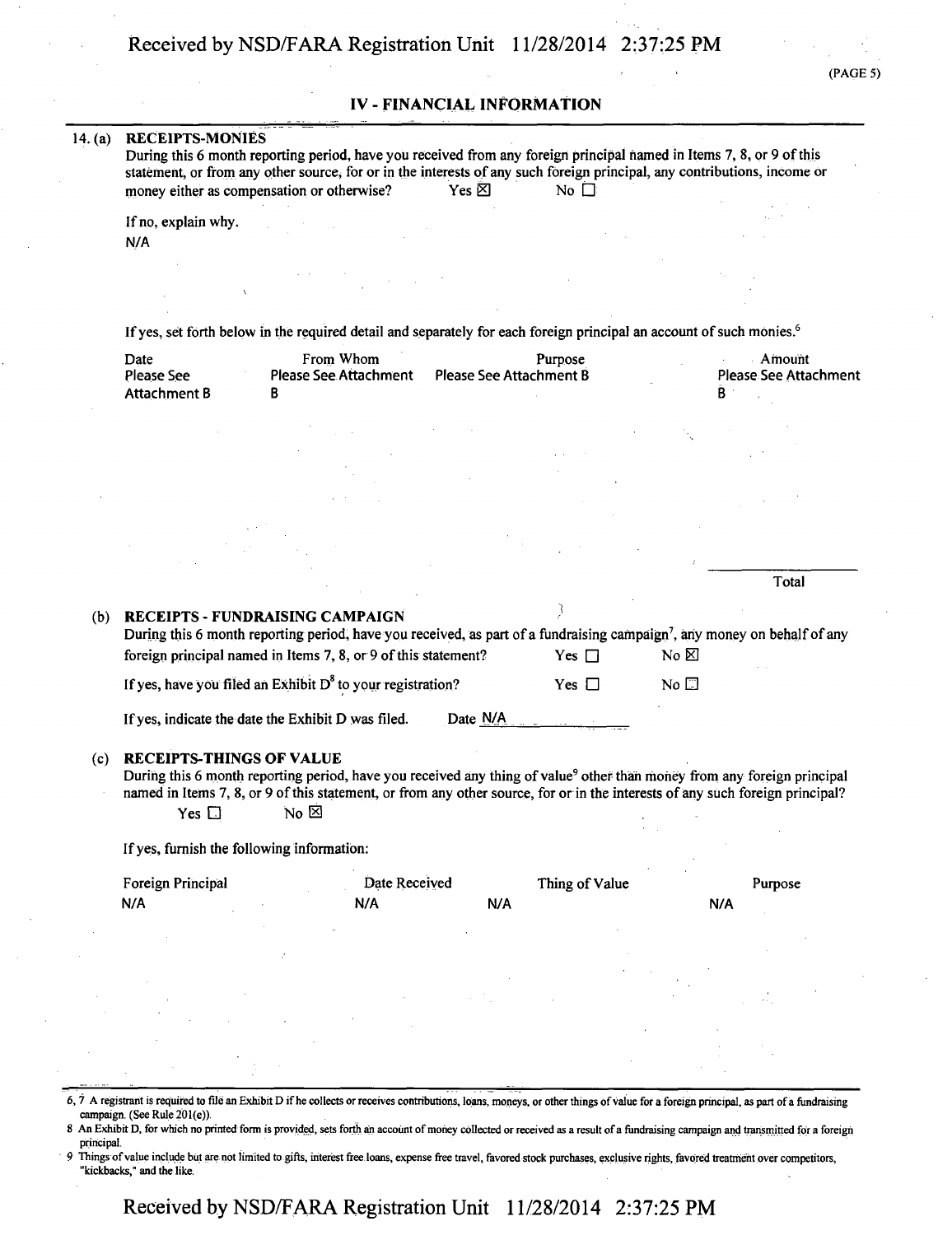|         |                                                           |                                                                                                                                                                                                                                                                                                                                                                                                                                                                               |                                                                                                                                                                                                                                                                                                                                                                                                                                                          |               |                                                                                                                                                                                                                                                                                                                                                                                                                                                             |                                                                                                                                                                                                                                                                                                                                                                                                                                                           | (PAGE 6) |
|---------|-----------------------------------------------------------|-------------------------------------------------------------------------------------------------------------------------------------------------------------------------------------------------------------------------------------------------------------------------------------------------------------------------------------------------------------------------------------------------------------------------------------------------------------------------------|----------------------------------------------------------------------------------------------------------------------------------------------------------------------------------------------------------------------------------------------------------------------------------------------------------------------------------------------------------------------------------------------------------------------------------------------------------|---------------|-------------------------------------------------------------------------------------------------------------------------------------------------------------------------------------------------------------------------------------------------------------------------------------------------------------------------------------------------------------------------------------------------------------------------------------------------------------|-----------------------------------------------------------------------------------------------------------------------------------------------------------------------------------------------------------------------------------------------------------------------------------------------------------------------------------------------------------------------------------------------------------------------------------------------------------|----------|
| 15. (a) | <b>DISBURSEMENTS-MONIES</b>                               | During this 6 month reporting period, have you<br>(1) disbursed or expended monies in connection with activity on behalf of any foreign principal named in Items 7, 8, or<br>9 of this statement? Yes ⊠                                                                                                                                                                                                                                                                       | No $\square$                                                                                                                                                                                                                                                                                                                                                                                                                                             |               |                                                                                                                                                                                                                                                                                                                                                                                                                                                             |                                                                                                                                                                                                                                                                                                                                                                                                                                                           |          |
|         |                                                           | (2) transmitted monies to any such foreign principal?                                                                                                                                                                                                                                                                                                                                                                                                                         |                                                                                                                                                                                                                                                                                                                                                                                                                                                          | Yes $\square$ | No ⊠                                                                                                                                                                                                                                                                                                                                                                                                                                                        |                                                                                                                                                                                                                                                                                                                                                                                                                                                           |          |
|         | N/A                                                       | If no, explain in full detail why there were no disbursements made on behalf of any foreign principal.                                                                                                                                                                                                                                                                                                                                                                        |                                                                                                                                                                                                                                                                                                                                                                                                                                                          |               |                                                                                                                                                                                                                                                                                                                                                                                                                                                             |                                                                                                                                                                                                                                                                                                                                                                                                                                                           |          |
|         |                                                           | If yes, set forth below in the required detail and separately for each foreign principal an account of such monies, including<br>monies transmitted, if any, to each foreign principal.                                                                                                                                                                                                                                                                                       |                                                                                                                                                                                                                                                                                                                                                                                                                                                          |               |                                                                                                                                                                                                                                                                                                                                                                                                                                                             |                                                                                                                                                                                                                                                                                                                                                                                                                                                           |          |
|         | Date<br><b>Please See</b><br>Attachment C                 | To Whom<br>Please See Attachment C                                                                                                                                                                                                                                                                                                                                                                                                                                            |                                                                                                                                                                                                                                                                                                                                                                                                                                                          |               | Purpose<br>Please See Attachment C                                                                                                                                                                                                                                                                                                                                                                                                                          | Amount<br><b>Please See</b><br>Attachment C                                                                                                                                                                                                                                                                                                                                                                                                               |          |
|         |                                                           |                                                                                                                                                                                                                                                                                                                                                                                                                                                                               |                                                                                                                                                                                                                                                                                                                                                                                                                                                          |               |                                                                                                                                                                                                                                                                                                                                                                                                                                                             |                                                                                                                                                                                                                                                                                                                                                                                                                                                           |          |
|         |                                                           |                                                                                                                                                                                                                                                                                                                                                                                                                                                                               |                                                                                                                                                                                                                                                                                                                                                                                                                                                          |               |                                                                                                                                                                                                                                                                                                                                                                                                                                                             |                                                                                                                                                                                                                                                                                                                                                                                                                                                           |          |
|         |                                                           |                                                                                                                                                                                                                                                                                                                                                                                                                                                                               |                                                                                                                                                                                                                                                                                                                                                                                                                                                          |               |                                                                                                                                                                                                                                                                                                                                                                                                                                                             |                                                                                                                                                                                                                                                                                                                                                                                                                                                           |          |
|         |                                                           |                                                                                                                                                                                                                                                                                                                                                                                                                                                                               |                                                                                                                                                                                                                                                                                                                                                                                                                                                          |               |                                                                                                                                                                                                                                                                                                                                                                                                                                                             |                                                                                                                                                                                                                                                                                                                                                                                                                                                           |          |
|         |                                                           |                                                                                                                                                                                                                                                                                                                                                                                                                                                                               |                                                                                                                                                                                                                                                                                                                                                                                                                                                          |               |                                                                                                                                                                                                                                                                                                                                                                                                                                                             |                                                                                                                                                                                                                                                                                                                                                                                                                                                           |          |
|         |                                                           |                                                                                                                                                                                                                                                                                                                                                                                                                                                                               |                                                                                                                                                                                                                                                                                                                                                                                                                                                          |               |                                                                                                                                                                                                                                                                                                                                                                                                                                                             |                                                                                                                                                                                                                                                                                                                                                                                                                                                           |          |
|         |                                                           |                                                                                                                                                                                                                                                                                                                                                                                                                                                                               |                                                                                                                                                                                                                                                                                                                                                                                                                                                          |               |                                                                                                                                                                                                                                                                                                                                                                                                                                                             |                                                                                                                                                                                                                                                                                                                                                                                                                                                           |          |
|         |                                                           |                                                                                                                                                                                                                                                                                                                                                                                                                                                                               |                                                                                                                                                                                                                                                                                                                                                                                                                                                          |               |                                                                                                                                                                                                                                                                                                                                                                                                                                                             |                                                                                                                                                                                                                                                                                                                                                                                                                                                           |          |
|         |                                                           |                                                                                                                                                                                                                                                                                                                                                                                                                                                                               |                                                                                                                                                                                                                                                                                                                                                                                                                                                          |               |                                                                                                                                                                                                                                                                                                                                                                                                                                                             |                                                                                                                                                                                                                                                                                                                                                                                                                                                           |          |
|         |                                                           |                                                                                                                                                                                                                                                                                                                                                                                                                                                                               |                                                                                                                                                                                                                                                                                                                                                                                                                                                          |               |                                                                                                                                                                                                                                                                                                                                                                                                                                                             |                                                                                                                                                                                                                                                                                                                                                                                                                                                           |          |
|         |                                                           |                                                                                                                                                                                                                                                                                                                                                                                                                                                                               |                                                                                                                                                                                                                                                                                                                                                                                                                                                          |               |                                                                                                                                                                                                                                                                                                                                                                                                                                                             |                                                                                                                                                                                                                                                                                                                                                                                                                                                           |          |
|         |                                                           |                                                                                                                                                                                                                                                                                                                                                                                                                                                                               |                                                                                                                                                                                                                                                                                                                                                                                                                                                          |               |                                                                                                                                                                                                                                                                                                                                                                                                                                                             |                                                                                                                                                                                                                                                                                                                                                                                                                                                           |          |
|         |                                                           |                                                                                                                                                                                                                                                                                                                                                                                                                                                                               | $\label{eq:2.1} \frac{1}{\sqrt{2}}\int_{\mathbb{R}^3} \frac{d\mu}{\sqrt{2}} \left( \frac{d\mu}{\sqrt{2}} \right) \left( \frac{d\mu}{\sqrt{2}} \right) \left( \frac{d\mu}{\sqrt{2}} \right) \left( \frac{d\mu}{\sqrt{2}} \right) \left( \frac{d\mu}{\sqrt{2}} \right) \left( \frac{d\mu}{\sqrt{2}} \right) \left( \frac{d\mu}{\sqrt{2}} \right) \left( \frac{d\mu}{\sqrt{2}} \right) \left( \frac{d\mu}{\sqrt{2}} \right) \left( \frac{d\mu}{\sqrt{2}}$   |               |                                                                                                                                                                                                                                                                                                                                                                                                                                                             |                                                                                                                                                                                                                                                                                                                                                                                                                                                           |          |
|         |                                                           | $\label{eq:2.1} \mathcal{L}(\mathcal{L}^{\text{max}}_{\mathcal{L}}(\mathcal{L}^{\text{max}}_{\mathcal{L}}),\mathcal{L}^{\text{max}}_{\mathcal{L}}(\mathcal{L}^{\text{max}}_{\mathcal{L}}))\leq \mathcal{L}(\mathcal{L}^{\text{max}}_{\mathcal{L}}(\mathcal{L}^{\text{max}}_{\mathcal{L}}))$                                                                                                                                                                                   |                                                                                                                                                                                                                                                                                                                                                                                                                                                          |               | $\mathcal{L}(\mathcal{L}(\mathcal{L}(\mathcal{L}(\mathcal{L}(\mathcal{L}(\mathcal{L}(\mathcal{L}(\mathcal{L}(\mathcal{L}(\mathcal{L}(\mathcal{L}(\mathcal{L}(\mathcal{L}(\mathcal{L}(\mathcal{L}(\mathcal{L}(\mathcal{L}(\mathcal{L}(\mathcal{L}(\mathcal{L}(\mathcal{L}(\mathcal{L}(\mathcal{L}(\mathcal{L}(\mathcal{L}(\mathcal{L}(\mathcal{L}(\mathcal{L}(\mathcal{L}(\mathcal{L}(\mathcal{L}(\mathcal{L}(\mathcal{L}(\mathcal{L}(\mathcal{L}(\mathcal{$ |                                                                                                                                                                                                                                                                                                                                                                                                                                                           |          |
|         |                                                           | $\mathcal{L}(\mathcal{L})$ and $\mathcal{L}(\mathcal{L})$ are the set of the set of the set of the set of the set of the set of the set of the set of the set of the set of the set of the set of the set of the set of the set of the set of the set<br>$\mathcal{L}(\mathcal{L}^{\mathcal{L}})$ and $\mathcal{L}(\mathcal{L}^{\mathcal{L}})$ and $\mathcal{L}(\mathcal{L}^{\mathcal{L}})$ and $\mathcal{L}(\mathcal{L}^{\mathcal{L}})$                                      | $\mathcal{L}_{\text{max}}$ and $\mathcal{L}_{\text{max}}$ . We can also                                                                                                                                                                                                                                                                                                                                                                                  |               |                                                                                                                                                                                                                                                                                                                                                                                                                                                             | $\label{eq:2.1} \frac{1}{\sqrt{2}}\int_{\mathbb{R}^3}\frac{1}{\sqrt{2}}\left(\frac{1}{\sqrt{2}}\right)^2\frac{1}{\sqrt{2}}\left(\frac{1}{\sqrt{2}}\right)^2\frac{1}{\sqrt{2}}\left(\frac{1}{\sqrt{2}}\right)^2\frac{1}{\sqrt{2}}\left(\frac{1}{\sqrt{2}}\right)^2\frac{1}{\sqrt{2}}\left(\frac{1}{\sqrt{2}}\right)^2\frac{1}{\sqrt{2}}\frac{1}{\sqrt{2}}\frac{1}{\sqrt{2}}\frac{1}{\sqrt{2}}\frac{1}{\sqrt{2}}\frac{1}{\sqrt{2}}$                         |          |
|         |                                                           | $\label{eq:2.1} \begin{split} \mathcal{L}_{\text{max}}(\mathbf{r}) & = \frac{1}{2} \sum_{i=1}^{N} \mathcal{L}_{\text{max}}(\mathbf{r}) \mathcal{L}_{\text{max}}(\mathbf{r}) \\ & = \frac{1}{2} \sum_{i=1}^{N} \mathcal{L}_{\text{max}}(\mathbf{r}) \mathcal{L}_{\text{max}}(\mathbf{r}) \mathcal{L}_{\text{max}}(\mathbf{r}) \mathcal{L}_{\text{max}}(\mathbf{r}) \mathcal{L}_{\text{max}}(\mathbf{r}) \mathcal{L}_{\text{max}}(\mathbf{r}) \mathcal{L}_{\text{max}}(\mathbf$ |                                                                                                                                                                                                                                                                                                                                                                                                                                                          |               | $\label{eq:2.1} \mathcal{L}(\mathcal{L}^{\text{max}}_{\mathcal{L}}(\mathcal{L}^{\text{max}}_{\mathcal{L}}(\mathcal{L}^{\text{max}}_{\mathcal{L}}(\mathcal{L}^{\text{max}}_{\mathcal{L}^{\text{max}}_{\mathcal{L}}(\mathcal{L}^{\text{max}}_{\mathcal{L}^{\text{max}}_{\mathcal{L}^{\text{max}}_{\mathcal{L}^{\text{max}}_{\mathcal{L}^{\text{max}}_{\mathcal{L}^{\text{max}}_{\mathcal{L}^{\text{max}}_{\mathcal{L}^{\text{max}}_{\mathcal{L}^{\text{max}}$ |                                                                                                                                                                                                                                                                                                                                                                                                                                                           |          |
|         | $\mathcal{L}(\mathcal{A})$ and $\mathcal{L}(\mathcal{A})$ | $\mathcal{L}^{\text{max}}_{\text{max}}$ , $\mathcal{L}^{\text{max}}_{\text{max}}$                                                                                                                                                                                                                                                                                                                                                                                             |                                                                                                                                                                                                                                                                                                                                                                                                                                                          |               |                                                                                                                                                                                                                                                                                                                                                                                                                                                             |                                                                                                                                                                                                                                                                                                                                                                                                                                                           |          |
|         |                                                           | $\label{eq:2.1} \frac{1}{\sqrt{2}}\int_{\mathbb{R}^3}\frac{1}{\sqrt{2}}\left(\frac{1}{\sqrt{2}}\right)^2\frac{1}{\sqrt{2}}\left(\frac{1}{\sqrt{2}}\right)^2\frac{1}{\sqrt{2}}\left(\frac{1}{\sqrt{2}}\right)^2\frac{1}{\sqrt{2}}\left(\frac{1}{\sqrt{2}}\right)^2\frac{1}{\sqrt{2}}\left(\frac{1}{\sqrt{2}}\right)^2\frac{1}{\sqrt{2}}\frac{1}{\sqrt{2}}\frac{1}{\sqrt{2}}\frac{1}{\sqrt{2}}\frac{1}{\sqrt{2}}\frac{1}{\sqrt{2}}$                                             | $\label{eq:2.1} \mathcal{L}(\mathcal{L}^{\mathcal{L}}(\mathcal{L}^{\mathcal{L}}(\mathcal{L}^{\mathcal{L}}(\mathcal{L}^{\mathcal{L}}(\mathcal{L}^{\mathcal{L}}(\mathcal{L}^{\mathcal{L}}(\mathcal{L}^{\mathcal{L}}(\mathcal{L}^{\mathcal{L}}(\mathcal{L}^{\mathcal{L}}(\mathcal{L}^{\mathcal{L}}(\mathcal{L}^{\mathcal{L}}(\mathcal{L}^{\mathcal{L}}(\mathcal{L}^{\mathcal{L}}(\mathcal{L}^{\mathcal{L}}(\mathcal{L}^{\mathcal{L}}(\mathcal{L}^{\mathcal$ |               |                                                                                                                                                                                                                                                                                                                                                                                                                                                             | $\label{eq:2} \frac{1}{\sqrt{2}}\left(\frac{1}{\sqrt{2}}\right)^{2} \left(\frac{1}{\sqrt{2}}\right)^{2} \left(\frac{1}{\sqrt{2}}\right)^{2} \left(\frac{1}{\sqrt{2}}\right)^{2} \left(\frac{1}{\sqrt{2}}\right)^{2} \left(\frac{1}{\sqrt{2}}\right)^{2} \left(\frac{1}{\sqrt{2}}\right)^{2} \left(\frac{1}{\sqrt{2}}\right)^{2} \left(\frac{1}{\sqrt{2}}\right)^{2} \left(\frac{1}{\sqrt{2}}\right)^{2} \left(\frac{1}{\sqrt{2}}\right)^{2} \left(\frac{$ |          |
|         | $\sim 10^{11}$ km s $^{-1}$ .                             | $\mathcal{L}^{\mathcal{L}}$ and $\mathcal{L}^{\mathcal{L}}$ are the set of the set of the set of $\mathcal{L}^{\mathcal{L}}$                                                                                                                                                                                                                                                                                                                                                  |                                                                                                                                                                                                                                                                                                                                                                                                                                                          |               | $\label{eq:2.1} \frac{1}{\sqrt{2}}\int_{\mathbb{R}^3} \frac{d\mu}{\mu} \left( \frac{d\mu}{\mu} \right)^2 \frac{d\mu}{\mu} \left( \frac{d\mu}{\mu} \right)^2 \frac{d\mu}{\mu} \left( \frac{d\mu}{\mu} \right)^2 \frac{d\mu}{\mu} \left( \frac{d\mu}{\mu} \right)^2 \frac{d\mu}{\mu} \left( \frac{d\mu}{\mu} \right)^2 \frac{d\mu}{\mu} \left( \frac{d\mu}{\mu} \right)^2 \frac{d\mu}{\mu} \left( \frac{d\mu}{\mu} \right)^2$                                 |                                                                                                                                                                                                                                                                                                                                                                                                                                                           |          |
|         |                                                           |                                                                                                                                                                                                                                                                                                                                                                                                                                                                               |                                                                                                                                                                                                                                                                                                                                                                                                                                                          |               | $\mathcal{L}^{\mathcal{L}}(\mathcal{L}^{\mathcal{L}})$ and $\mathcal{L}^{\mathcal{L}}(\mathcal{L}^{\mathcal{L}})$ and $\mathcal{L}^{\mathcal{L}}(\mathcal{L}^{\mathcal{L}})$ and $\mathcal{L}^{\mathcal{L}}(\mathcal{L}^{\mathcal{L}})$                                                                                                                                                                                                                     |                                                                                                                                                                                                                                                                                                                                                                                                                                                           |          |
|         |                                                           | $\label{eq:2.1} \frac{1}{\sqrt{2}}\left(\frac{1}{\sqrt{2}}\right)^2\left(\frac{1}{\sqrt{2}}\right)^2\left(\frac{1}{\sqrt{2}}\right)^2\left(\frac{1}{\sqrt{2}}\right)^2\left(\frac{1}{\sqrt{2}}\right)^2\left(\frac{1}{\sqrt{2}}\right)^2\left(\frac{1}{\sqrt{2}}\right)^2\left(\frac{1}{\sqrt{2}}\right)^2\left(\frac{1}{\sqrt{2}}\right)^2\left(\frac{1}{\sqrt{2}}\right)^2\left(\frac{1}{\sqrt{2}}\right)^2\left(\frac{1}{\sqrt{2}}\right)^2\left(\frac{1}{\sqrt$           |                                                                                                                                                                                                                                                                                                                                                                                                                                                          |               |                                                                                                                                                                                                                                                                                                                                                                                                                                                             | $\label{eq:2.1} \mathcal{L}(\mathcal{L}^{\text{max}}_{\mathcal{L}}(\mathcal{L}^{\text{max}}_{\mathcal{L}}),\mathcal{L}^{\text{max}}_{\mathcal{L}}(\mathcal{L}^{\text{max}}_{\mathcal{L}}))$                                                                                                                                                                                                                                                               |          |
|         |                                                           | an<br>Albanya (Kabupatén)<br>Albanya (Kabupatén)                                                                                                                                                                                                                                                                                                                                                                                                                              |                                                                                                                                                                                                                                                                                                                                                                                                                                                          |               |                                                                                                                                                                                                                                                                                                                                                                                                                                                             |                                                                                                                                                                                                                                                                                                                                                                                                                                                           |          |

Total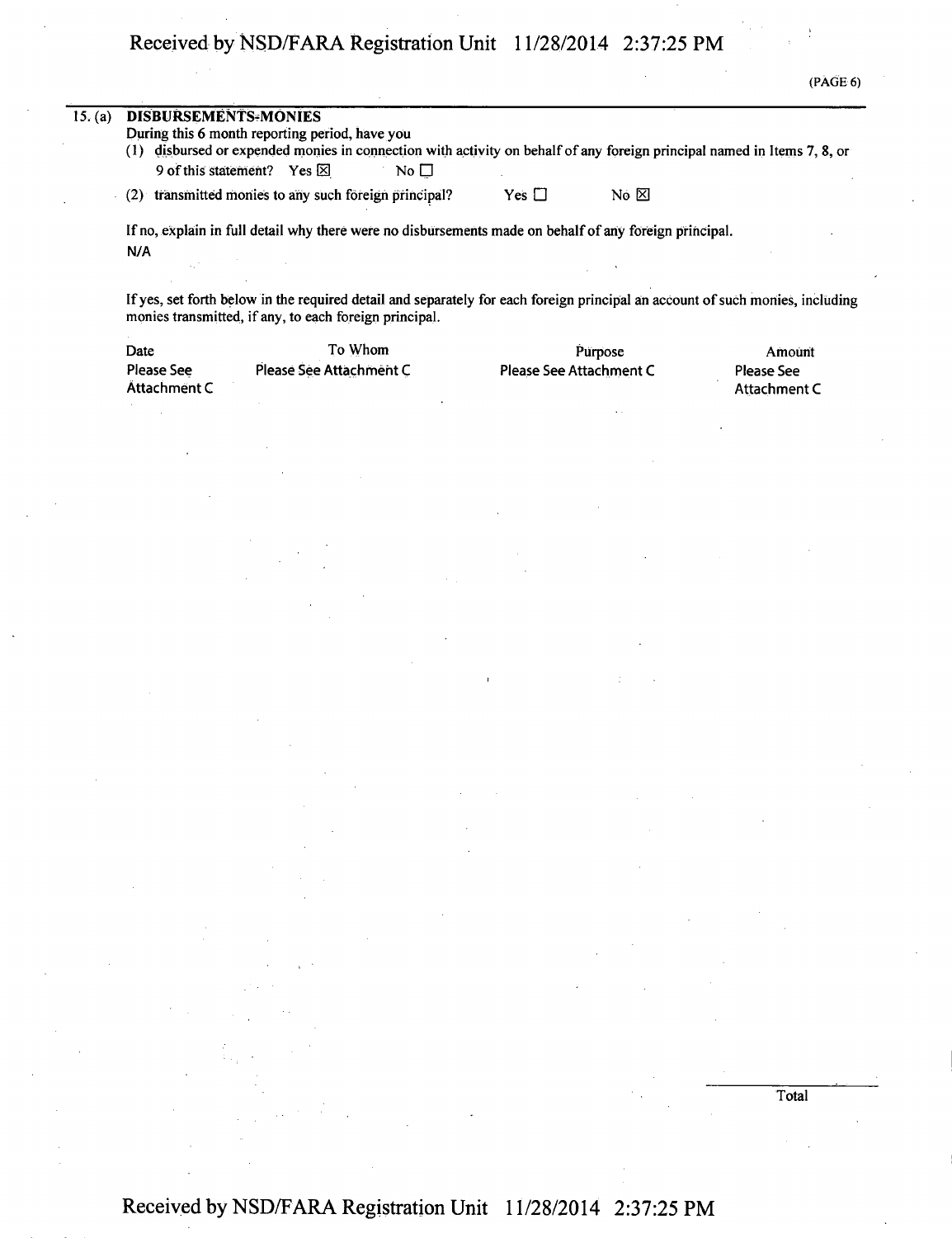#### **(b) DISBURSEMENTS-THINGS OF VALUE**

(PAGE 7)

During this 6 month reporting period, have you disposed of anything of value<sup>10</sup> other than money in furtherance of or in connection with activities on behalf of any foreign principal named in Items 7,8, or 9 of this statement?

Yes  $\square$  No  $\square$ 

If yes, furnish the following information:

| Date   | Recipient | Foreign Principal | Thing of Value                              | Purpose   |
|--------|-----------|-------------------|---------------------------------------------|-----------|
| N/A    | N/A       | N/A               | N/A                                         | N/A       |
|        |           |                   | $\sim$                                      | $\sim$    |
|        |           |                   | r                                           |           |
|        |           |                   |                                             |           |
|        |           |                   |                                             |           |
|        |           |                   |                                             | $\bullet$ |
|        |           |                   |                                             |           |
|        |           |                   |                                             |           |
| $\sim$ |           | $\checkmark$      |                                             | $\bullet$ |
|        |           |                   |                                             |           |
|        |           |                   | $\mathcal{L}^{\mathcal{C}}$<br>$\mathbf{v}$ |           |

#### **(c) DISBURSEMENTS-POLITICAL CONTRIBUTIONS**

During this 6 month reporting period, have you from your own funds and on your own behalf either directly or through any other person, made any contributions of money or other things of value<sup>11</sup> in connection with an election to any political office, or in connection with any primary election, convention, or caucus held to select candidates for political office?

Yes  $\boxtimes$  No  $\Box$ 

If yes, furnish the following information:

| Date         | Amount or Thing of Value |
|--------------|--------------------------|
| Please See   | Please See Attachment D  |
| Attachment D |                          |

Political Organization or Candidate Please See Attachment D

Location of Event Please See Attachment D

10,11 Things of value include but are not limited to gifts, interest free loans, expense free travel, favored stock purchases, exclusive fights, favored treatment over competitors, "kickbacks," and the like.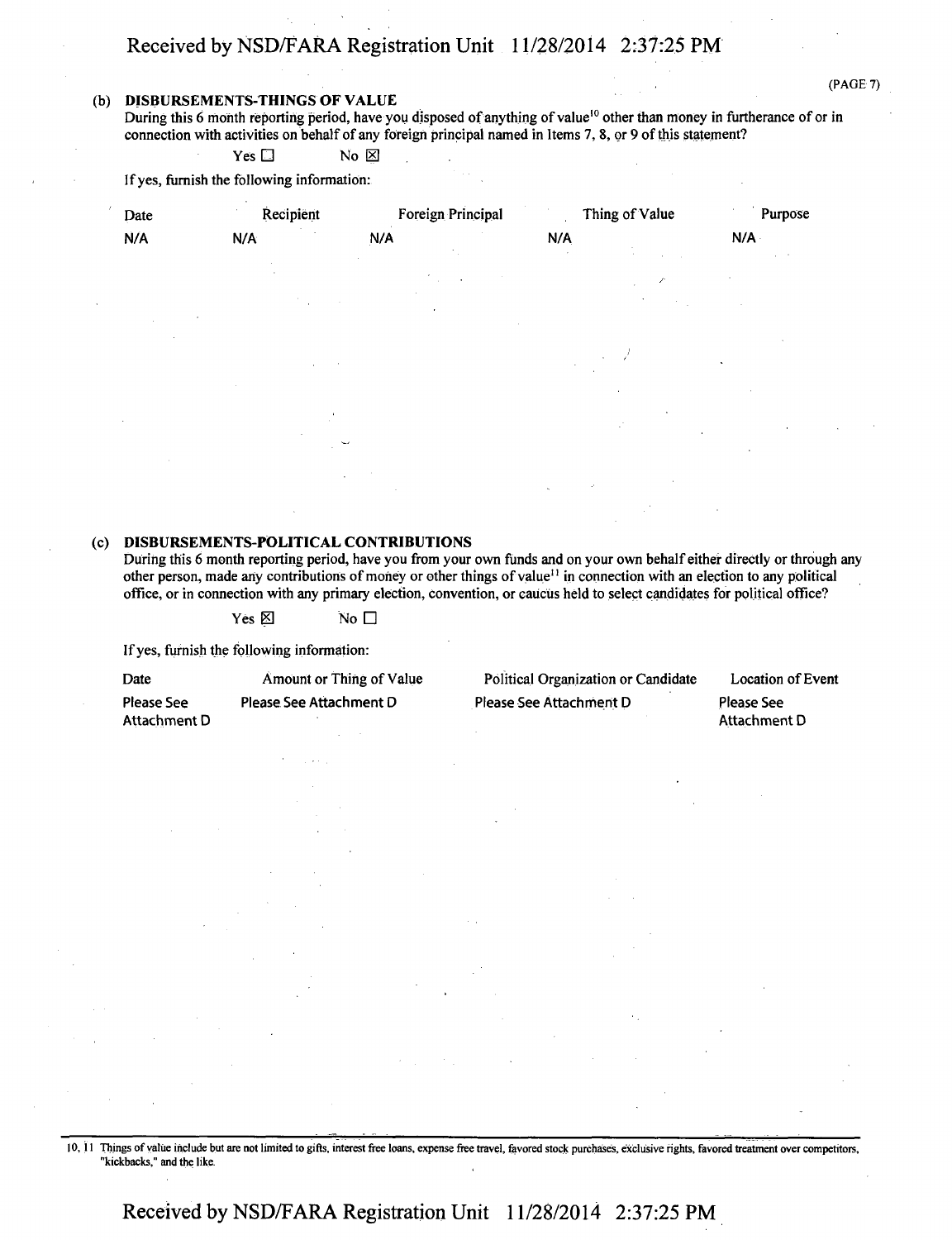$\bar{J}$ 

## **V - INFORMATIONAL MATERIALS**

(PAGE 8)

| Yes $\boxtimes$<br>No $\square$                                                                                                                                                                                                         | 16. (a) During this 6 month reporting period, did you prepare, disseminate or cause to be disseminated any informational materials? <sup>12</sup><br>$\sim 10^{11}$ km                                              |                                                                    |
|-----------------------------------------------------------------------------------------------------------------------------------------------------------------------------------------------------------------------------------------|---------------------------------------------------------------------------------------------------------------------------------------------------------------------------------------------------------------------|--------------------------------------------------------------------|
| If Yes, go to Item 17.                                                                                                                                                                                                                  |                                                                                                                                                                                                                     |                                                                    |
| No $\square$<br>Yes $\square$                                                                                                                                                                                                           | (b) If you answered No to Item 16(a), do you disseminate any material in connection with your registration?                                                                                                         |                                                                    |
|                                                                                                                                                                                                                                         | If Yes, please forward the materials disseminated during the six month period to the Registration Unit for review.                                                                                                  |                                                                    |
| 17. Identify each such foreign principal.                                                                                                                                                                                               |                                                                                                                                                                                                                     |                                                                    |
|                                                                                                                                                                                                                                         | Taipei Economic and Cultural Representative Office in the United States (TECRO)                                                                                                                                     |                                                                    |
| Please see Attachment E for explanation for response to line 22 below.                                                                                                                                                                  |                                                                                                                                                                                                                     |                                                                    |
|                                                                                                                                                                                                                                         | 18. During this 6 month reporting period, has any foreign principal established a budget or allocated a specified sum of money to<br>finance your activities in preparing or disseminating informational materials? | Yes $\Box$<br>No $\boxtimes$                                       |
|                                                                                                                                                                                                                                         | If yes, identify each such foreign principal, specify amount, and indicate for what period of time.                                                                                                                 |                                                                    |
|                                                                                                                                                                                                                                         |                                                                                                                                                                                                                     |                                                                    |
|                                                                                                                                                                                                                                         |                                                                                                                                                                                                                     |                                                                    |
|                                                                                                                                                                                                                                         |                                                                                                                                                                                                                     |                                                                    |
|                                                                                                                                                                                                                                         |                                                                                                                                                                                                                     |                                                                    |
|                                                                                                                                                                                                                                         |                                                                                                                                                                                                                     |                                                                    |
|                                                                                                                                                                                                                                         | 19. During this 6 month reporting period, did your activities in preparing, disseminating or causing the dissemination of informational                                                                             |                                                                    |
| materials include the use of any of the following:                                                                                                                                                                                      |                                                                                                                                                                                                                     |                                                                    |
| $\Box$ Radio or TV broadcasts                                                                                                                                                                                                           | $\Box$ Magazine or newspaper $\Box$ Motion picture films                                                                                                                                                            | $\Box$ Letters or telegrams                                        |
| $\Box$ Advertising campaigns $\Box$ Press releases                                                                                                                                                                                      |                                                                                                                                                                                                                     | $\Box$ Pamphlets or other publications $\Box$ Lectures or speeches |
| $\boxtimes$ Other (specify) Draft resolution regarding U.S.-Taiwanese relations                                                                                                                                                         |                                                                                                                                                                                                                     |                                                                    |
| <b>Electronic Communications</b>                                                                                                                                                                                                        |                                                                                                                                                                                                                     |                                                                    |
| $\Box$ Email                                                                                                                                                                                                                            |                                                                                                                                                                                                                     |                                                                    |
|                                                                                                                                                                                                                                         |                                                                                                                                                                                                                     |                                                                    |
|                                                                                                                                                                                                                                         | $\Box$ Website URL(s): $\Box$                                                                                                                                                                                       |                                                                    |
|                                                                                                                                                                                                                                         |                                                                                                                                                                                                                     |                                                                    |
|                                                                                                                                                                                                                                         |                                                                                                                                                                                                                     |                                                                    |
| the following groups:                                                                                                                                                                                                                   | 20. During this 6 month reporting period, did you disseminate or cause to be disseminated informational materials among any of                                                                                      |                                                                    |
| Public officials                                                                                                                                                                                                                        | $\Box$ Newspapers                                                                                                                                                                                                   | $\Box$ Libraries                                                   |
| Legislators                                                                                                                                                                                                                             | $\Box$ Editors                                                                                                                                                                                                      | $\Box$ Educational institutions                                    |
| Government agencies                                                                                                                                                                                                                     | $\Box$ Civic groups or associations                                                                                                                                                                                 | $\Box$ Nationality groups                                          |
| Other $(specify)$ and the summation of the state of the state of the state of the state of the state of the state of the state of the state of the state of the state of the state of the state of the state of the state of the s<br>⊔ |                                                                                                                                                                                                                     |                                                                    |
| 21. What language was used in the informational materials:                                                                                                                                                                              |                                                                                                                                                                                                                     |                                                                    |
| $\boxtimes$ English                                                                                                                                                                                                                     |                                                                                                                                                                                                                     |                                                                    |
|                                                                                                                                                                                                                                         |                                                                                                                                                                                                                     |                                                                    |
|                                                                                                                                                                                                                                         | 22. Did you file with the Registration Unit, U.S. Department of Justice a copy of each item of such informational materials<br>disseminated or caused to be disseminated during this 6 month reporting period?      | $_{\rm Yes}$ $\Box$<br>$N0$ $\boxtimes$                            |
| No $\boxtimes$<br>Yes $\Box$                                                                                                                                                                                                            | 23. Did you label each item of such informational materials with the statement required by Section 4(b) of the Act?                                                                                                 |                                                                    |
|                                                                                                                                                                                                                                         | 12 The term informational materials includes any oral, visual, graphic, written, or pictorial information or matter of any kind, including that published by means of advertising,                                  |                                                                    |
|                                                                                                                                                                                                                                         | books, periodicals, newspapers, lectures, broadcasts, motion pictures, or any means or instrumentality of interstate or foreign commerce or otherwise. Informational materials                                      |                                                                    |
|                                                                                                                                                                                                                                         | disseminated by an agent of a foreign principal as part of an activity in itself exempt from registration, or an activity which by itself would not require registration, need not be                               |                                                                    |
| filed pursuant to Section 4(b) of the Act.                                                                                                                                                                                              |                                                                                                                                                                                                                     |                                                                    |
|                                                                                                                                                                                                                                         |                                                                                                                                                                                                                     |                                                                    |
|                                                                                                                                                                                                                                         |                                                                                                                                                                                                                     |                                                                    |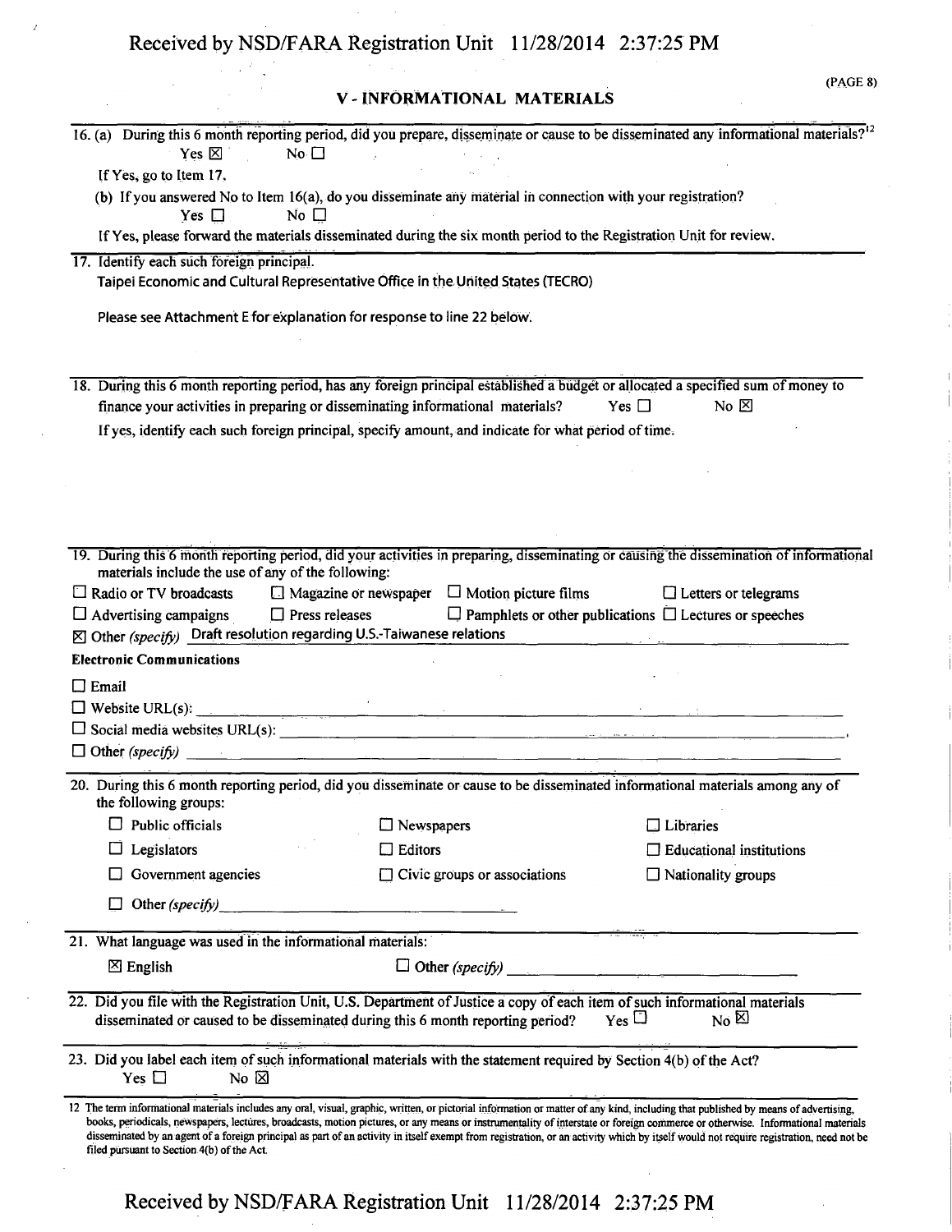**(PAGE 9)** 

#### **VI - EXECUTION**

**In accordance with 28 U.S.C. § 1746, the undersigned swear(s) or affirm(s) under penalty of perjury that he/she has (they have) read the information set forth in this registration statement and the attached exhibits and that he/she is (they are) familiar with the contents thereof and that such contents are in their entirety true and accurate to the best of his/her (their) knowledge and belief, except that the undersigned makefs) no representation as to truth or accuracy of the information contained in the attached Short Form Registration Statement(s), if any, insofar as such information is not within his/her (their) personal knowledge.** 

**(Date of signature) (Print or type name under each signature or provide electronic signature13)** 

**November 28, 2014 Is/Marianne Casserly** *Isl* **Marianne Casserly <b>eSigned Propose** 

13 This statement shall be signed by the individual agent, if the registrant is an individual, or by a majority of those partners, officers, directors or persons performing similar functions, if the registrant is an organization, except that the organization can, by power of attorney, authorize one or more individuals to execute this statement on its behalf.

## **Received by NSD/FARA Registration Unit 11/28/2014 2:37:25 PM**

**J**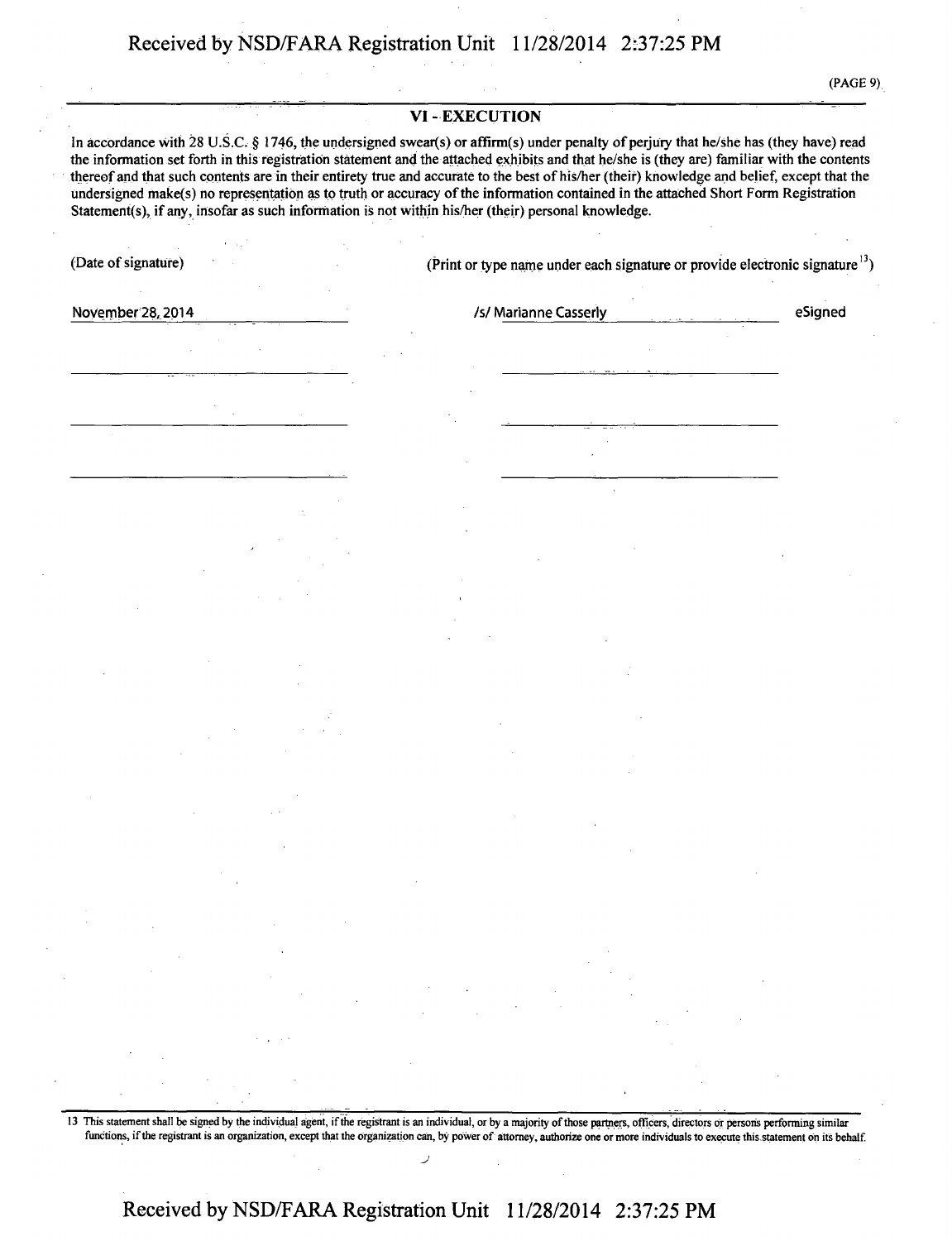#### ATTACHMENT A

11. During this 6 month reporting period, have you engaged in any activities for or rendered any services to any foreign principal named in Items 7, 8, and 9 of this statement? Yes  $\boxtimes$  Yes  $\boxtimes$ 

If yes, identify each such foreign principal and describe in full detail your activities and services:

#### Taipei Economic and Cultural Representative Office in the United States:

Senator Dole conducted the following reportable activities:

- 9/9/14: E-mail to Valerie Jarrett, Senior Advisor to the President, requesting White House tour for Taiwanese business delegation.
- 9/26/14: Letters inviting the following former U.S. officials to attend the Taiwanese office's National Day Reception: Secretary of State Condoleezza Rice, Transportation Secretary Norman Mineta, National Security Adviser Steve Hadley, and Deputy Defense Secretary Paul Wolfowitz.

Marshall Harris conducted the following reportable activities:

- 6/3072014: E-mail to Deputy Labor Secretary Christopher Lu to request meeting with Ambassador Shen,
- 7/15/2014: Draft Republican National Committee resolution on U.S.-Taiwanese relations.

#### Russian Federation (through Ketchum. Inc.):

Alston & Bird provides analysis of international economic developments and the foreign investment climate in Russia to Ketchum, Inc., for use by Ketchum in its engagement with the foreign principal.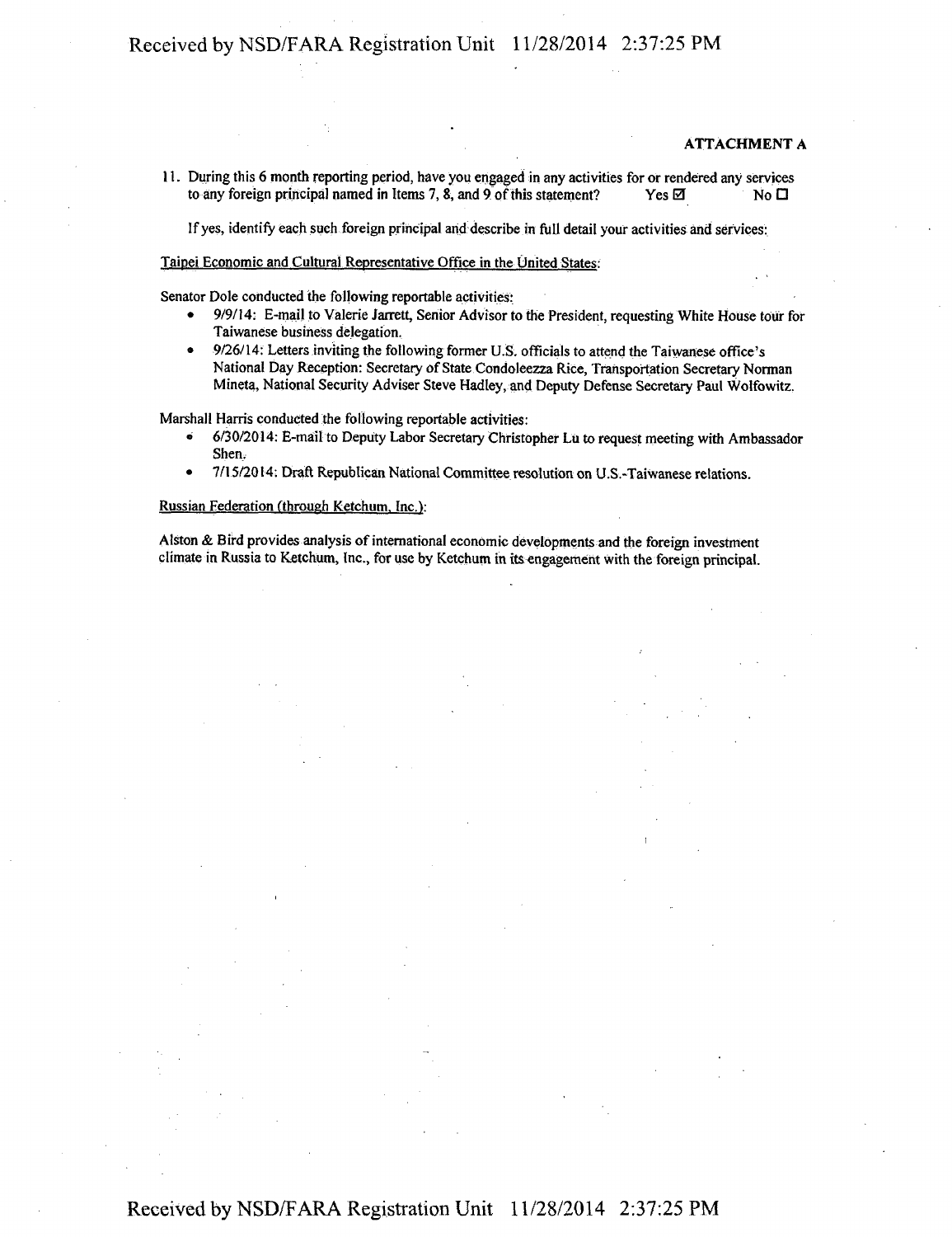12. During this 6 month reporting period, have you on behalf of any foreign principal engaged in political activity as defined below?

 $Yes \boxtimes$  No  $\square$ 

If yes, identify each such foreign principal and describe in full detail all such political activity, indicating, among other things, the relations, interests and policies sought to be influenced and the means employed to achieve this purpose. If the registrant arranged, sponsored or delivered speeches, lectures or radio and TV broadcasts, give details as to dates and places of delivery, names of speakers and subject matter.

Taipei Economic and Cultural Representative Office in the United States:

• Same activities as listed in response to question number 11.

Russian Federation (through Ketchum, Inc.):

• No political activities were undertaken during this reporting period.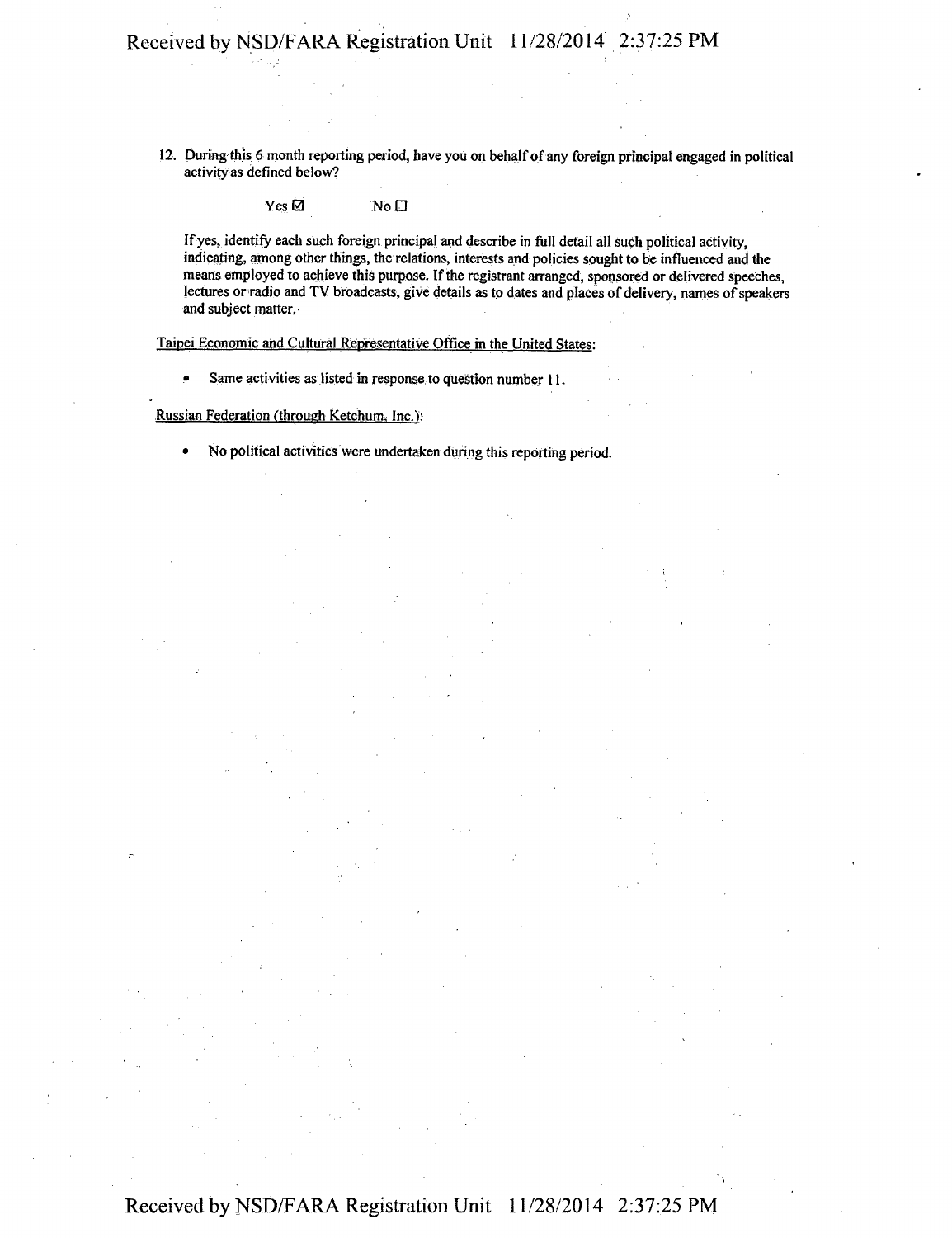#### ATTACHMENT B

#### 14. (a) RECEIPTS-MONIES

During this 6 month reporting period, have you received from any foreign principal named in Items 7, 8, and 9 of this statement, or from any other source, for or in the interests of any such foreign principal, any contributions, income or money either as compensation or otherwise?

 $Yes \boxtimes$  No  $\square$ 

If no, explain why.

If yes, set forth below in the required detail and separately for each foreign principal an account of such monies:

| Date                      | From Whom                                                                            | Purpose                                                | Amount    |
|---------------------------|--------------------------------------------------------------------------------------|--------------------------------------------------------|-----------|
| $5/1/2014-$<br>10/31/2014 | Taipei Economic and Cultural<br>Representative Office in the<br><b>United States</b> | Compensation for<br>services listed in<br>Attachment A | \$80,000  |
| $5/1/2014-$<br>10/31/2014 | Ketchum, Inc.                                                                        | Compensation for<br>services listed in<br>Attachment A | \$90,000  |
|                           |                                                                                      | Total                                                  | \$170,000 |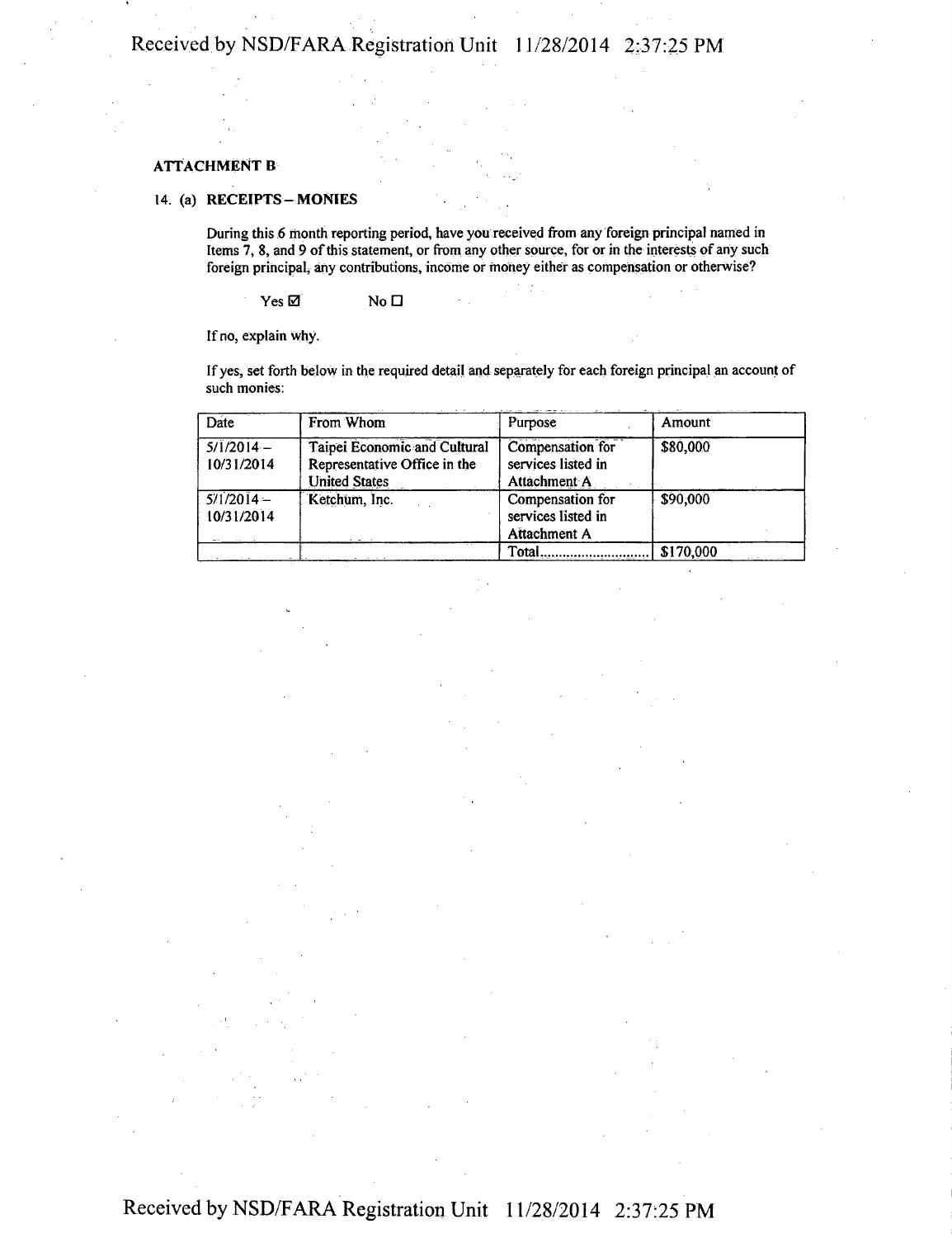| Type        | Invoice  | <b>Document</b> | <b>Credit Description</b>                                                             |
|-------------|----------|-----------------|---------------------------------------------------------------------------------------|
| <b>PAYW</b> | 10666618 | 3248            | Taipei Economic and Cultural Representative                                           |
| <b>PAYW</b> | 10672807 | 3256            | Taipei Economic and Cultural Representative                                           |
| <b>PAYW</b> | 10678416 | 3272            | <b>Taipel Economic and Cultural Representative</b>                                    |
| PAYW        | 10684295 | 3295            | Taipei Economic and Cultural Representative                                           |
| TECRO Total |          |                 |                                                                                       |
|             |          |                 |                                                                                       |
|             |          |                 |                                                                                       |
| <b>PAYW</b> | 10656341 | 291698          | Ketchum Inc.                                                                          |
| PAYW        | 10669537 | 292499          | KETCHUM INC. Matter #368130 Payments from 5/1/2014 through 10/31/2014<br>Ketchum Inc. |
| <b>PAYW</b> | 10675498 | 292621          | Ketchum Inc.                                                                          |
| PAYW        | 10680057 | 309379          | Ketchum Inc.                                                                          |
| <b>PAYW</b> | 10686514 | 293538          | Ketchum Inc.                                                                          |
| <b>PAYW</b> | 10693420 | 293762          | Ketchum Inc.                                                                          |

## 5/12/2014 -15,000.00 0.00 -15,000.00 7/14/2014 -15,000.00 0.00 -15,000.00 7/21/2014 -15,000.00 0.00 -15,000.00 8/18/2014 -15,000.00 0.00 -15,000.00 10/6/2014 -15,000.00 0.00 -15,000.00 10/14/2014 -15,000.00 0.00 -15,000.00 -90,000.00 0.00 -90,000.00

Date Fees Costs Total

06/05/14 -20,000.00 0.00 -20,000.00 06/24/14 -19,987.46 -12.54 -20,000.00 07/22/14 -20,000.00 0.00 -20,000.00 08/28/14 -19,966.36 -33.64 -20,000.00

-79,953.82 -46,18 -80,000.00

Received by NSD/FARA Registration Unit

11/28/2014

2:37:25 PM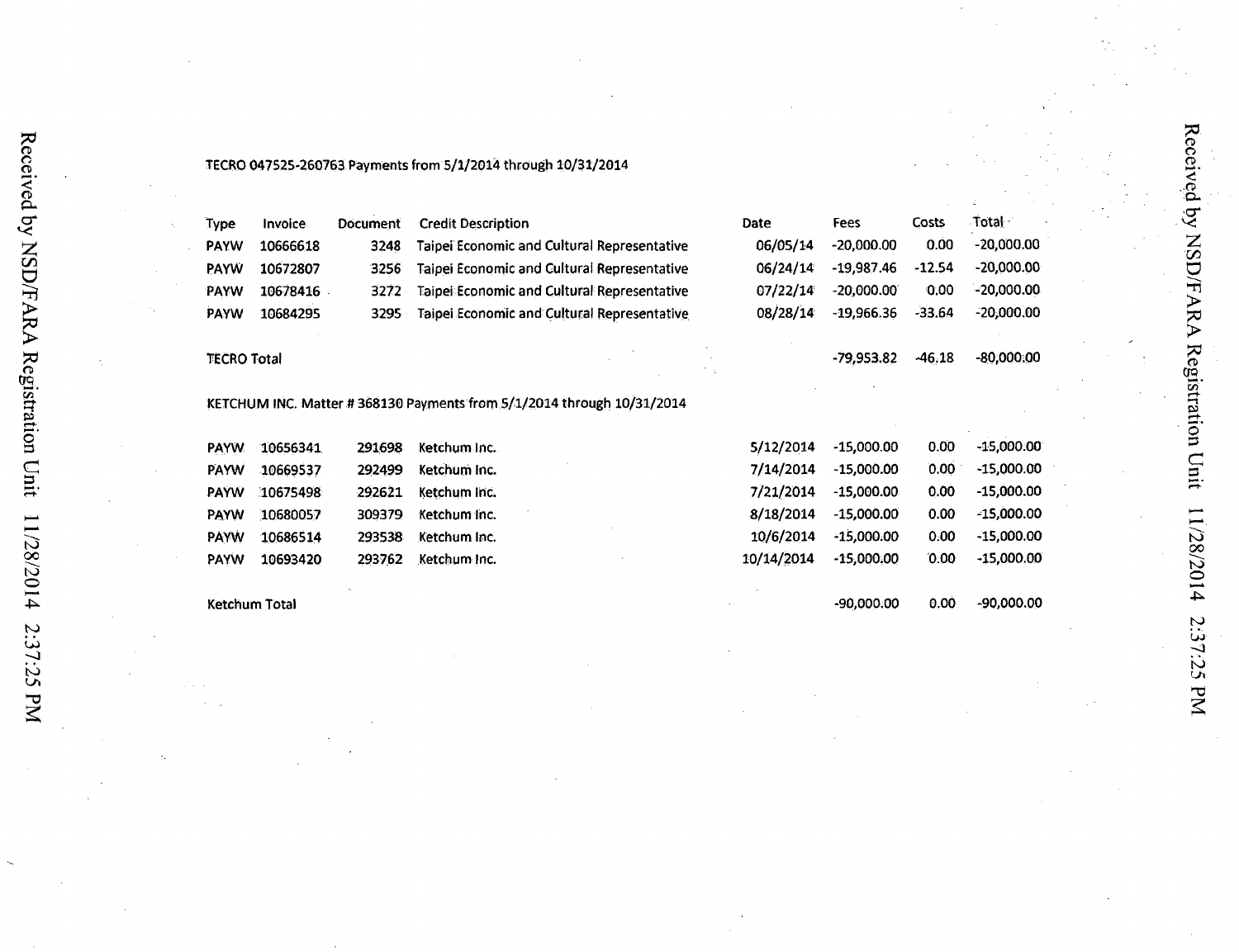#### ATTACHMENT C

#### 15. (a) DISBURSEMENTS - MONIES.

During, this 6 month reporting period, have you

(!) disbursed or expended monies in connection with activity on behalf of any foreign principal named in Items 7, 8, and 9 of this statement? Yes  $\boxtimes$  No  $\Box$ 

(2) transmitted monies to any such foreign principal? Yes  $\Box$  No  $\Box$ 

If no, explain in full detail why there were no disbursements made on behalf of any foreign principal.

if yes, set forth below in the required detail and separately for each foreign principal an account of such monies, including monies transmitted, if any, to each foreign principal.

Taipei Economic and Cultural Representative Office in the United States:

| Date                      | To Whom               | Purpose                                                                 | Amount                 |
|---------------------------|-----------------------|-------------------------------------------------------------------------|------------------------|
| $5/1/2014 -$<br>4/30/2014 | Service provider      | Office expenses (courier, document<br>production, transportation, food) | \$276.04               |
| 6/3/2014                  | Justice<br>Department | FARA filing fee                                                         | $\frac{1}{2}$ \$305.00 |

Russian Federation (through Ketchum. Inc.):

| Date                       | To Whom               | Purpose                                 | Amount   |
|----------------------------|-----------------------|-----------------------------------------|----------|
| $5/1/2014 -$<br>10/31/2014 | Service provider      | Document production                     | \$.77    |
| 6/3/2014                   | Justice<br>Department | <b>FARA</b> filing fee<br>$\sim$ $\sim$ | \$305.00 |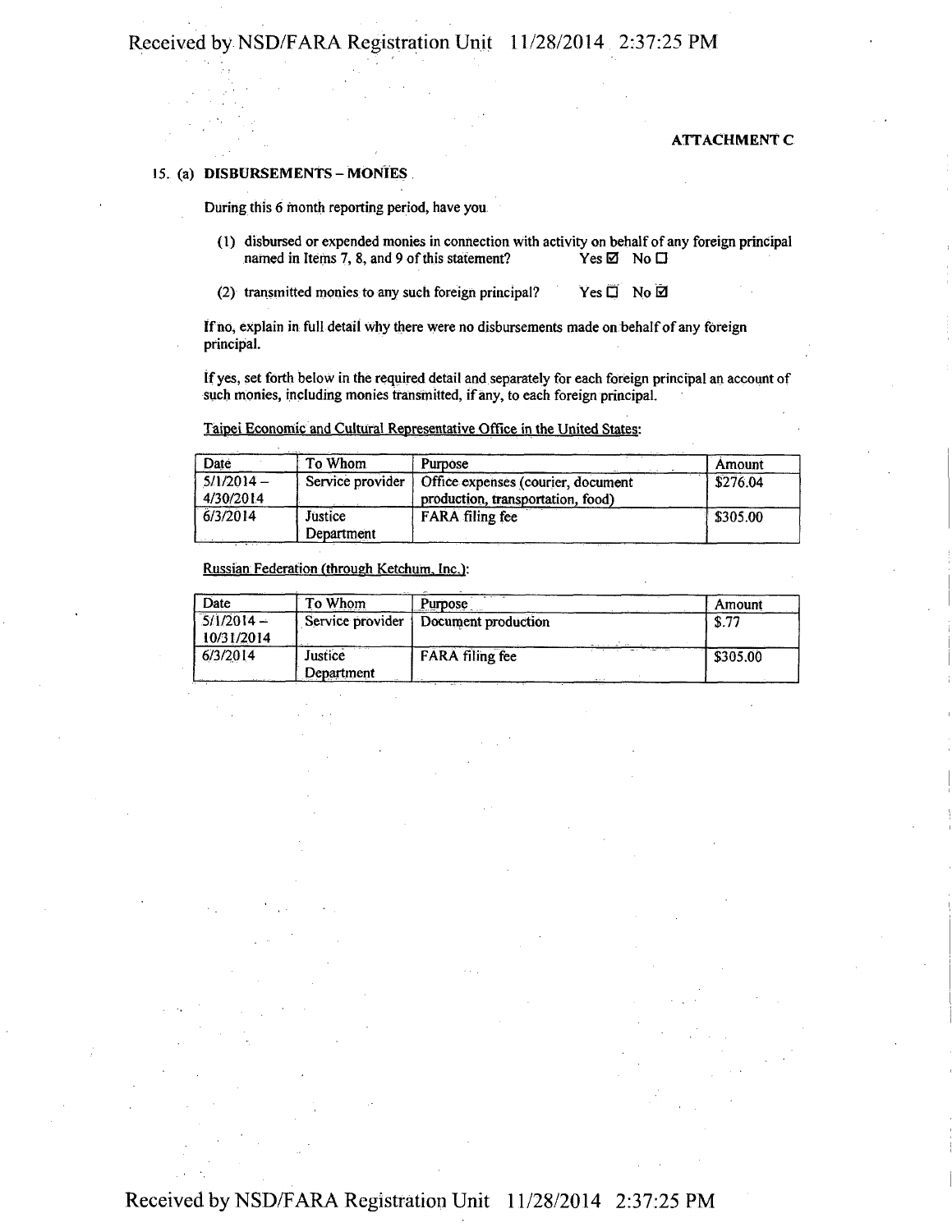### **TECRO Costs from 5/1/2014 through 10/31/2014**

 $\mathbf{\bar{S}}$ 

pax<br>  $\zeta$ 

in O

>

 $\overline{\mathbf{G}}$  .  $\mathbf{S}^+$ 

sr.. **o**  a

oo o

 $\sim$  $\overline{ }$  $\boldsymbol{\mathsf{c}}$ 

| Date      | Name                     | Code           | <b>Quantity</b> | Rate  | Amount | Description                        |
|-----------|--------------------------|----------------|-----------------|-------|--------|------------------------------------|
| 5/6/2014  | Alston & Bird            | 6              | 1               | 0.11  | 0.11   | <b>Document Production Charges</b> |
| 5/9/2014  | Alston & Bird            | $4$ .          | 1               | 0.11  | 0.11   | Document Production Charges        |
| 5/13/2014 | <b>Alston &amp; Bird</b> | 4              | 1               | 0.11  | 0.11   | <b>Document Production Charges</b> |
| 5/13/2014 | Alston & Bird            | $6^{\circ}$    | $\ddot{3}$      | 0.11  | 0.33   | <b>Document Production Charges</b> |
| 5/14/2014 | <b>Alston &amp; Bird</b> | 6              | 27              | 0.11  | 2.97   | <b>Document Production Charges</b> |
| 5/15/2014 | <b>Alston &amp; Bird</b> | $6 -$          | 22              | 0.11  | 2.42   | <b>Document Production Charges</b> |
| 5/16/2014 | <b>Alston &amp; Bird</b> | 4              | 6               | 0.11  | 0.66   | <b>Document Production Charges</b> |
| 5/16/2014 | <b>Alston &amp; Bird</b> | 6 <sub>1</sub> | 41              | 0.11  | 4.51   | <b>Document Production Charges</b> |
| 5/19/2014 | Alston & Bird            | 4              | 3               | 0.11  | 0.33   | <b>Document Production Charges</b> |
| 5/20/2014 | Alston & Bird            | 4              | 3 <sup>5</sup>  | 0.11  | 0.33   | <b>Document Production Charges</b> |
| 5/20/2014 | Alston & Bird            | 6              | 6               | 0.11  | 0.66   | <b>Document Production Charges</b> |
| 6/3/2014  | Alston & Bird            | 46             | $\mathbf{1}$    | 305   | 305.00 | <b>Filing Fee</b>                  |
| 6/4/2014  | <b>Alston &amp; Bird</b> | 88             | $\mathbf{1}$    | 21.1  | 21,10  | <b>Courier Charges</b>             |
| 6/4/2014  | Alston & Bird            | 6              | 6               | 0.11  | 0.66   | <b>Document Production Charges</b> |
| 6/5/2014  | <b>Alston &amp; Bird</b> | 6              | 9               | 0.11  | 0.99   | <b>Document Production Charges</b> |
| 6/6/2014  | Alston & Bird            | 6              | 22              | 0.11  | 2.42   | Document Production Charges        |
| 6/13/2014 | <b>Alston &amp; Bird</b> | 4.             | $\overline{2}$  | 0.11  | 0.22   | Document Production Charges        |
| 6/16/2014 | <b>Alston &amp; Bird</b> | 42             | $\mathbf{1}$    | 29.8  | 29.80  | <b>Transportation Charges</b>      |
| 6/16/2014 | <b>Alston &amp; Bird</b> | 42             | $\mathbf{1}$    | 25.23 | 25.23  | <b>Transportation Charges</b>      |
| 6/19/2014 | <b>Alston &amp; Bird</b> | 4              | 2               | 0.11  | 0.22   | <b>Document Production Charges</b> |
| 6/25/2014 | <b>Alston &amp; Bird</b> | 88             | $\mathbf{1}$    | 21.1  | 21.10  | <b>Courier Charges</b>             |
| 6/25/2014 | <b>Alston &amp; Bird</b> | 88             | $\mathbf{1}$    | 21.65 | 21.65  | <b>Courier Charges</b>             |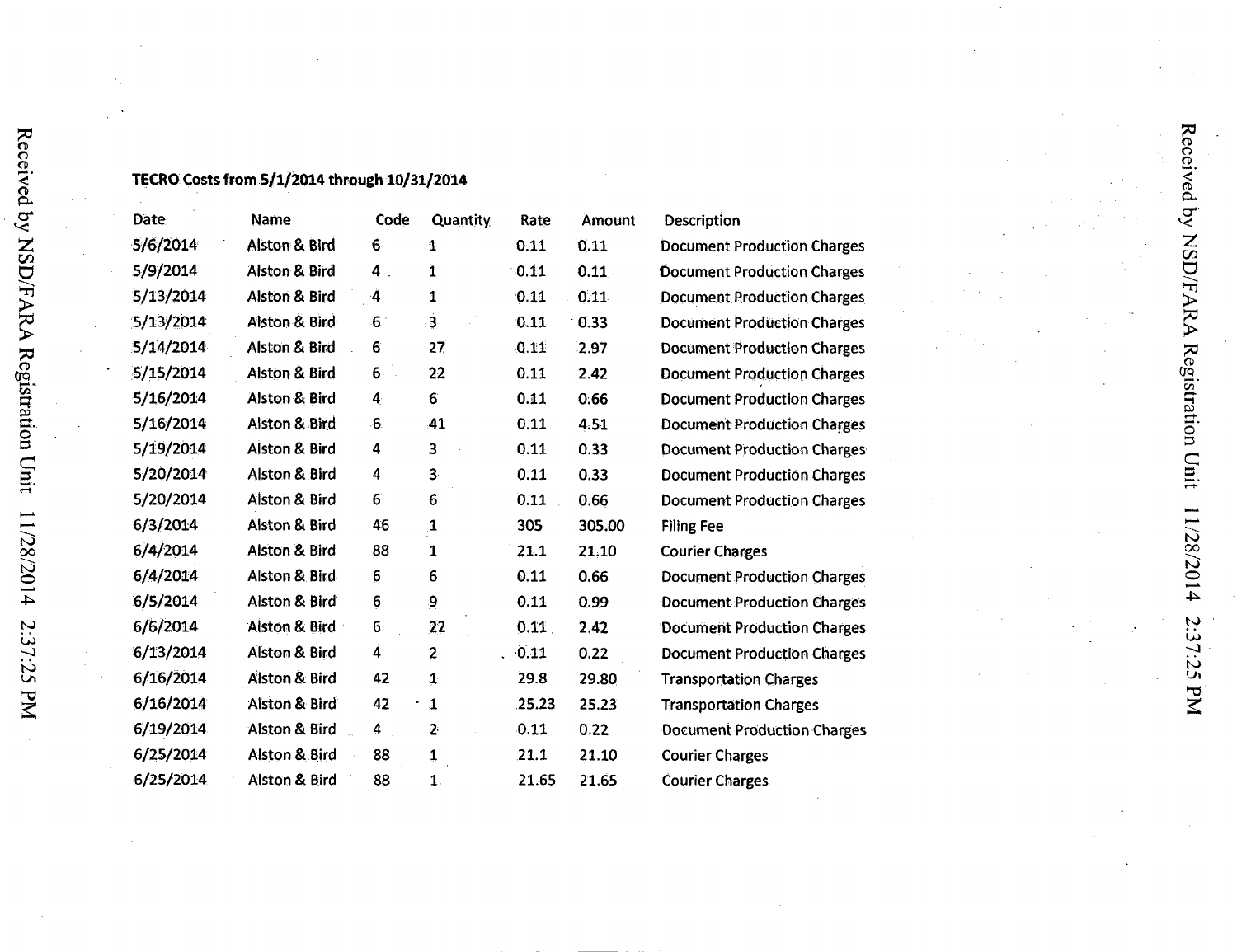| 6/30/2014 | <b>Alston &amp; Bird</b> | $\bf 6$             | $\overline{2}$          | 0.11  | 0.22  | Doct |  |
|-----------|--------------------------|---------------------|-------------------------|-------|-------|------|--|
| 7/1/2014  | Alston & Bird            | 6                   | 9                       | 0.11  | 0.99  | Doct |  |
| 7/2/2014  | <b>Alston &amp; Bird</b> | $\boldsymbol{6}$    | 17                      | 0.11  | 1.87  | Doct |  |
| 7/3/2014  | Alston & Bird            | 6                   | $\mathbf{12}$           | 0.11  | 1.32  | Doct |  |
| 7/7/2014  | Alston & Bird            | 88                  | 1                       | 21.65 | 21.65 | Cour |  |
| 7/7/2014  | <b>Alston &amp; Bird</b> | 4                   | $\overline{2}$          | 0.11  | 0.22  | Doct |  |
| 7/8/2014  | <b>Alston &amp; Bird</b> | 6                   | $\overline{\mathbf{c}}$ | 0,11  | 0.22. | Doct |  |
| 7/10/2014 | Alston & Bird            | 4                   | 1                       | 0.11  | 0.11  | Doct |  |
| 7/15/2014 | Alston & Bird            | 6                   | 40                      | 0.11  | 4.40  | Doct |  |
| 7/18/2014 | Alston & Bird            | 6                   | $\overline{2}$          | 0.11  | 0.22  | Doct |  |
| 7/29/2014 | <b>Alston &amp; Bird</b> | 4                   | 24                      | 0.11  | 2.64  | Doct |  |
| 8/1/2014  | <b>Alston &amp; Bird</b> | 4                   | 40                      | 0.11  | 4.40  | Doci |  |
| 8/4/2014  | Alston & Bird            | $\ddot{\mathbf{6}}$ | 4                       | 0.11  | 0.44  | Doct |  |
| 8/5/2014  | Alston & Bird            | 6                   | 7                       | 0.11  | 0.77  | Doct |  |
| 8/6/2014  | <b>Alston &amp; Bird</b> | 6                   | 27                      | 0.11  | 2.97  | Doct |  |
| 8/7/2014  | <b>Alston &amp; Bird</b> | 4                   | 6                       | 0.11  | 0.66  | Doct |  |
| 8/14/2014 | <b>Alston &amp; Bird</b> | 4                   | 36                      | 0,11  | 3.96  | Doct |  |
| 8/19/2014 | Alston & Bird            | 4                   | $\cdot$ 4               | 0.11  | 0.44  | Doct |  |
| 8/19/2014 | <b>Alston &amp; Bird</b> | 6                   | 5                       | 0.11  | 0.55  | Doct |  |
| 8/22/2014 | Alston & Bird            | 4                   | $\overline{\mathbf{r}}$ | 0.11  | 0,77  | Doct |  |
| 8/28/2014 | Alston & Bird            | 88                  | $\mathbf{1}$            | 34.13 | 34.13 | Coul |  |
| 9/8/2014  | Alston & Bird            | 6                   | $\mathbf{1}$            | 0.11  | 0.11  | Doci |  |
| 9/9/2014  | Alston & Bird            | 6                   | $\overline{\mathbf{5}}$ | 0.11  | 0.55  | Doct |  |
| 9/11/2014 | Alston & Bird            | 6                   | 12                      | 0.11  | 1.32  | Doct |  |
| 9/12/2014 | Alston & Bird            | 6                   | 24                      | 0.11  | 2.64  | Doct |  |
|           |                          |                     |                         |       |       |      |  |

ument Production Charges ument Production Charges ument Production Charges ument Production Charges rier Charges ument Production Charges ument Production Charges ument Production Charges ument Production Charges ument Production Charges ument Production Charges ument Production Charges ument Production Charges ument Production Charges ument Production Charges ument Production Charges ument Production Charges ument Production Charges ument Production Charges ument Production Charges rier Charges ument Production Charges ument Production Charges ument Production Charges ument Production Charges

 $-7-$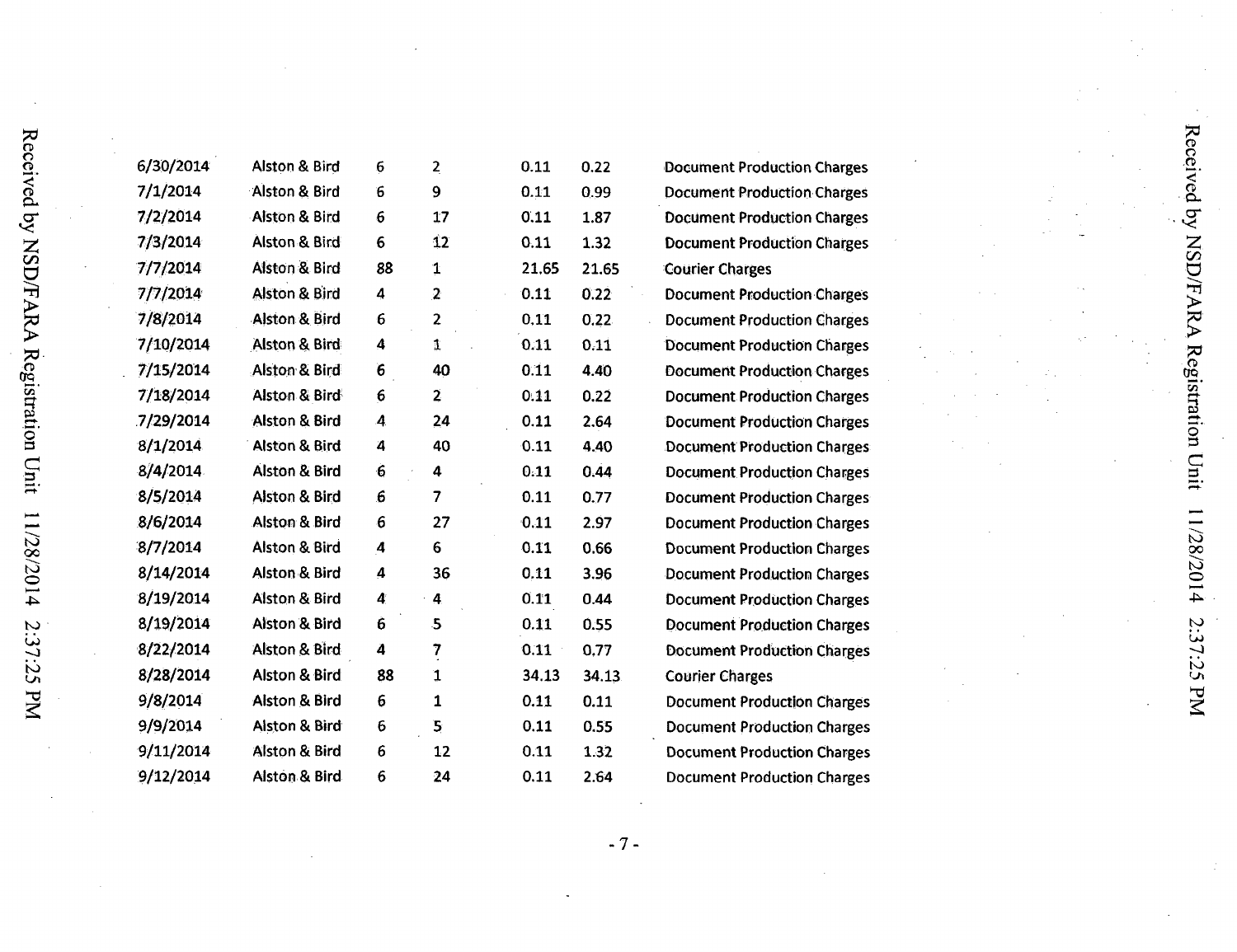| 9/17/2014  | Alston & Bird            | 6  | 16              | 0.11  | 1.76  |  |
|------------|--------------------------|----|-----------------|-------|-------|--|
| 9/19/2014  | Alston & Bird            | 6  | 18              | 0.11  | 1.98  |  |
| 9/25/2014  | Alston & Bird            | 4  | 2               | 0.11  | 0.22  |  |
| 10/2/2014  | Alston & Bird            | 6. | 1               | 0.11  | 0.11  |  |
| 10/6/2014  | <b>Alston &amp; Bird</b> | 88 | $\mathbf{1}$    | 21.65 | 21.65 |  |
| 10/6/2014  | Alston & Bird            | 88 | 1               | 21.65 | 21.65 |  |
| 10/6/2014  | <b>Alston &amp; Bird</b> | 6  | $6 -$           | 0.11  | 0.66  |  |
| 10/8/2014  | <b>Alston &amp; Bird</b> | 6  | 6               | 0.11  | 0.66  |  |
| 10/9/2014  | Alston & Bird            | 6  | 14              | 0.11  | 1.54  |  |
| 10/10/2014 | Alston & Bird            | 6  | 6               | 0.11  | 0.66  |  |
| 10/11/2014 | Alston & Bird            | 6. | 15 <sub>1</sub> | 0.11  | 1.65  |  |
|            |                          |    |                 |       |       |  |

Document Production Charges Document Production Charges Document Production Charges Document Production Charges Courier Charges Courier Charges Document Production Charges Document Production Charges Document Production Charges Document Production Charges Document Production Charges

Total

581.04

 $- 8 -$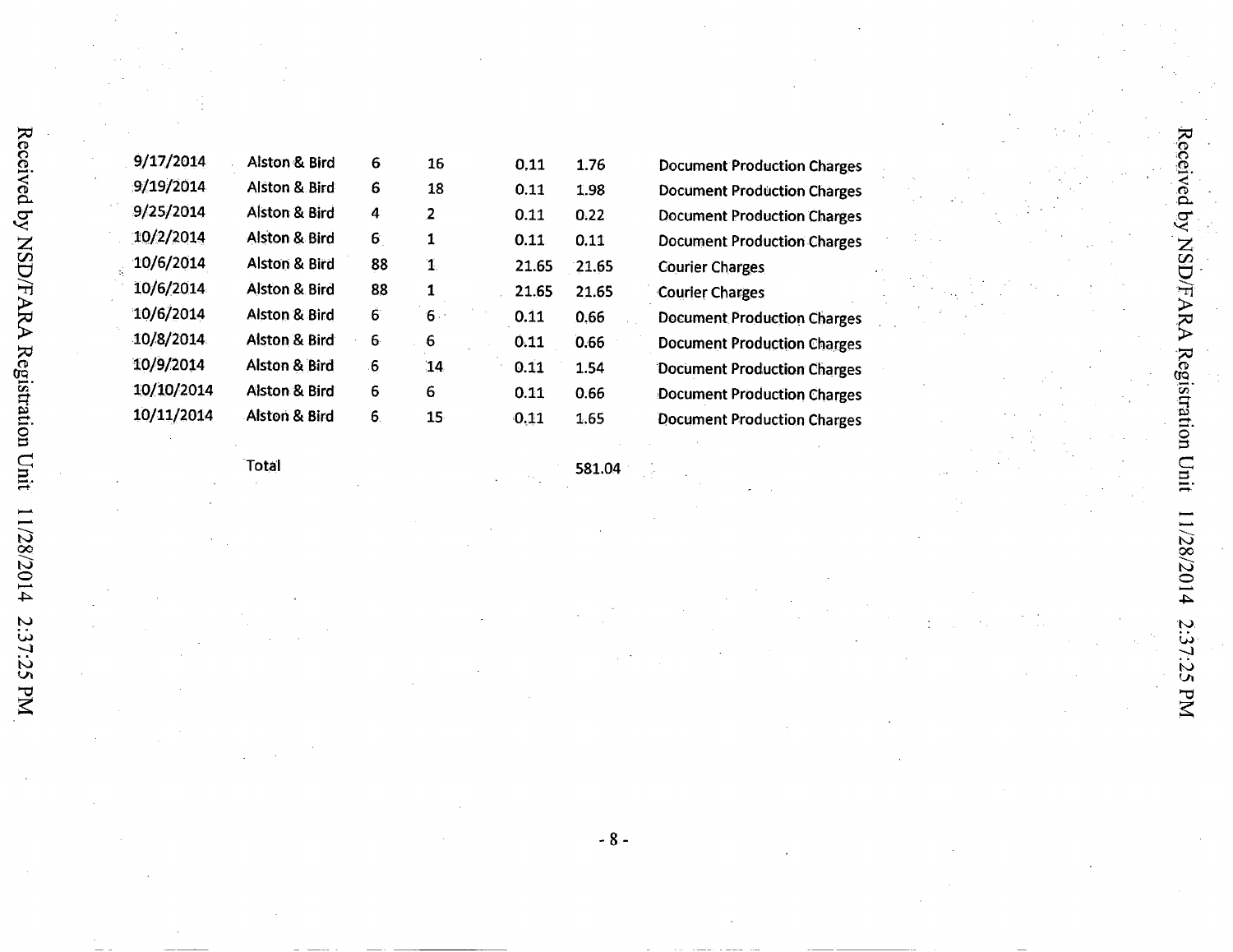### **Ketchum - Costs from 5/1/2014 through 10/31/2014**

| <b>Date</b> | <b>Name</b>              | Code | Quantity | Rate | <b>Amount</b> | <b>Description</b>                 |
|-------------|--------------------------|------|----------|------|---------------|------------------------------------|
| 5/14/2014   | <b>Alston &amp; Bird</b> | -6   | 1        | 0.11 | 0.11          | <b>Document Production Charges</b> |
| 6/3/2014    | Alston & Bird            | 46   | 1        | 305  | 305.00        | <b>Filing Fee</b>                  |
| 6/18/2014   | Alston & Bird            | -6   | 1        | 0.11 | 0.11          | <b>Document Production Charges</b> |
| 7/11/2014   | <b>Alston &amp; Bird</b> | -6   | 1        | 0.11 | 0.11          | <b>Document Production Charges</b> |
| 8/14/2014   | Alston & Bird            | 6    | 1        | 0.11 | 0.11          | <b>Document Production Charges</b> |
| 8/21/2014   | Alston & Bird            | 6    | 1        | 0.11 | 0.11          | <b>Document Production Charges</b> |
| 9/18/2014   | <b>Alston &amp; Bird</b> | ·6   | 1        | 0.11 | 0.11          | <b>Document Production Charges</b> |
| 10/14/2014  | <b>Alston &amp; Bird</b> | 6.   | 1        | 0.11 | 0.11          | <b>Document Production Charges</b> |

Total 305.77

بموا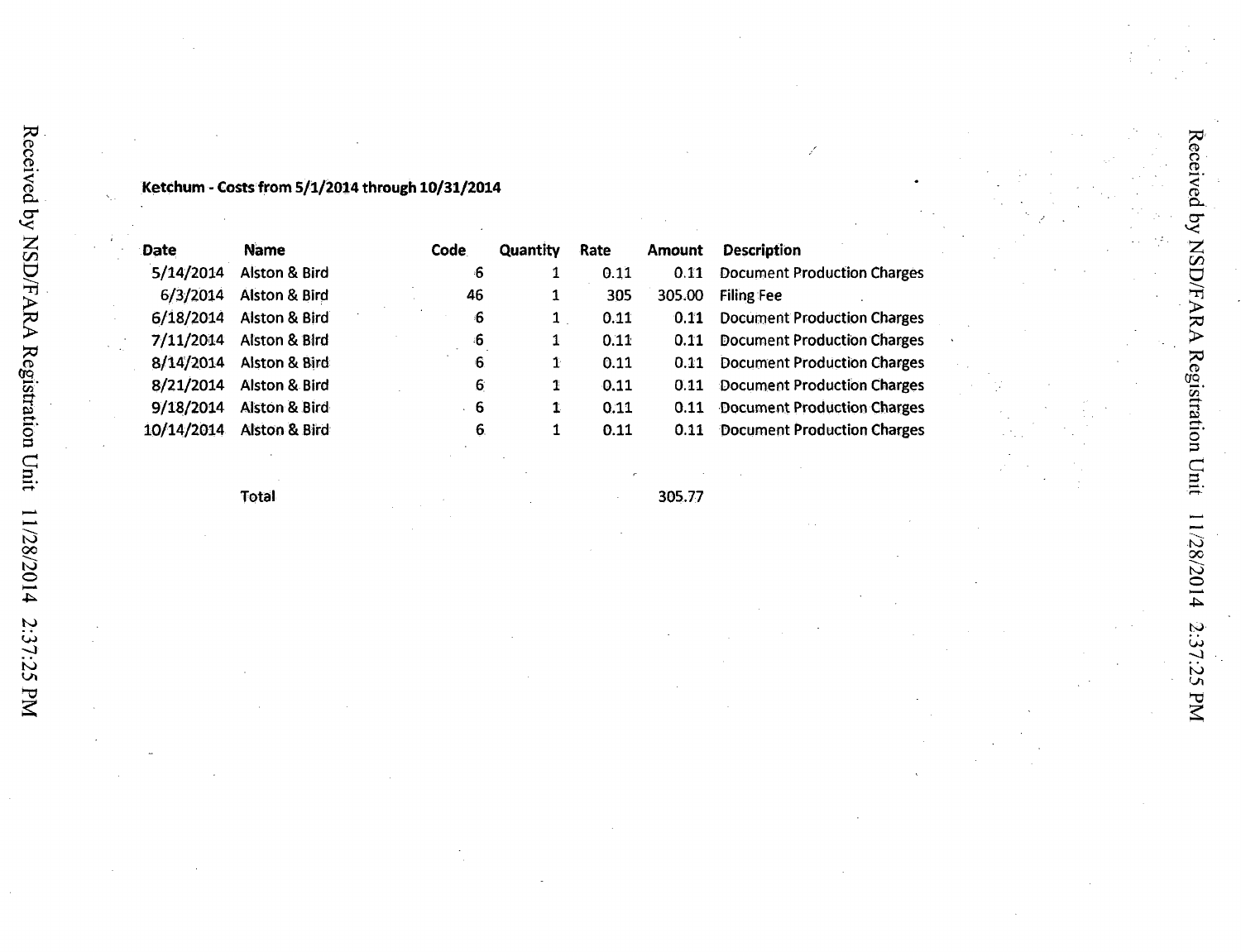#### ATTACHMENT D

#### 15. (c) DISBURSEMENTS - POLITICAL CONTRIBUTIONS

During this 6 month reporting period, have you from your own funds and on your own behalf either directly or through any other person, made any contributions of money or other things of value in connection with an election to any political office, or in connection with any primary election, convention, or caucus held to select candidates for political office?

 $Yes \boxtimes No \square$ 

 $\frac{1}{2}$  .  $\alpha_{\rm s}$  $\gamma_{\rm eff}^{\rm 1.5-0.5}$ 

If yes, furnish the following information:

| <b>Short Form</b><br>Registrant | Date               | Recipient                                             | Federal<br>Candidates | National<br>Party<br>Committees | <b>Federal PACs</b> | State/Local<br>Candidates | State/Local<br>PACs | Foreign<br>Elections. |
|---------------------------------|--------------------|-------------------------------------------------------|-----------------------|---------------------------------|---------------------|---------------------------|---------------------|-----------------------|
| Robert J.<br>Dole               | 5/5/2014           | <b>Thom Tillis Committee</b>                          | \$1,000               |                                 |                     |                           |                     |                       |
| Robert J.<br>Dole               | 5/9/2014           | Dan Sullivan For U.S.<br>Senate                       | \$1,000               |                                 |                     |                           |                     |                       |
| Robert J.<br>Dole               | $\frac{6}{4/2014}$ | <b>Ed Gillespie For Senate</b>                        | \$2,000               |                                 |                     |                           |                     |                       |
| Robert J.<br>Dole               | $\sqrt{6/5/2014}$  | Pompeo For Congress                                   | \$1,000               |                                 |                     |                           |                     |                       |
| Robert J.<br>Dole               | 6/16/2014          | The Thom Tillis<br>Committee                          | $\sqrt{1,600}$        |                                 |                     |                           |                     |                       |
| Robert J.<br>Dole               | $\sqrt{6/24/2014}$ | <b>Steve Daines For Montana</b>                       | \$2,000               |                                 |                     |                           |                     |                       |
| Robert J.<br>Dole               | 7/18/2014          | Joni Ernst For U.S. Senate                            | \$1,000               |                                 |                     |                           |                     |                       |
| Robert J.<br>Dole               | 7/29/2014          | Kansas Republican House<br>Campaign Committee         |                       |                                 |                     |                           | \$500               |                       |
| Robert J.<br>Dole               | 8/12/2014          | <b>Cory Gardner For Senate</b>                        | \$1,500               |                                 |                     |                           |                     |                       |
| Robert J.<br>Dole               | 8/12/2014          | David Rouzer For<br>Congress                          | \$1,000               |                                 |                     |                           |                     |                       |
| Robert J.<br>Dole               | 9/12/2014          | Cory Gardner For Senate                               | $\sqrt{$1,100}$       |                                 |                     |                           |                     |                       |
| Marshall<br>Harris              | 9/29/2014          | <b>Robert Hurt For Congress</b>                       | \$250                 |                                 |                     |                           |                     |                       |
| Robert C.<br>Jones              | 7/3/2014           | <b>Bennet For Colorado</b>                            | \$1,000               |                                 |                     |                           |                     |                       |
| Robert C.<br>Jones              | 9/11/2014          | Mark Udall For Colorado                               | \$1,000               |                                 |                     |                           |                     |                       |
| Robert C.<br>Jones              | 9/11/2014          | Mark Begich For Senate                                | \$1,000               |                                 |                     |                           |                     |                       |
| Robert C.<br>Jones              | 9/28/2014          | <b>Friends of Mark Warner</b>                         | \$1,950               |                                 |                     |                           |                     |                       |
| Alston & Bird 5/7/2014<br>PAC   |                    | National Republican<br><b>Congressional Committee</b> |                       | \$10,000                        |                     |                           |                     |                       |
| Alston & Bird 5/7/2014<br>PAC   |                    | <b>Jim Renacci For Congress</b>                       | \$5,000               |                                 |                     |                           |                     |                       |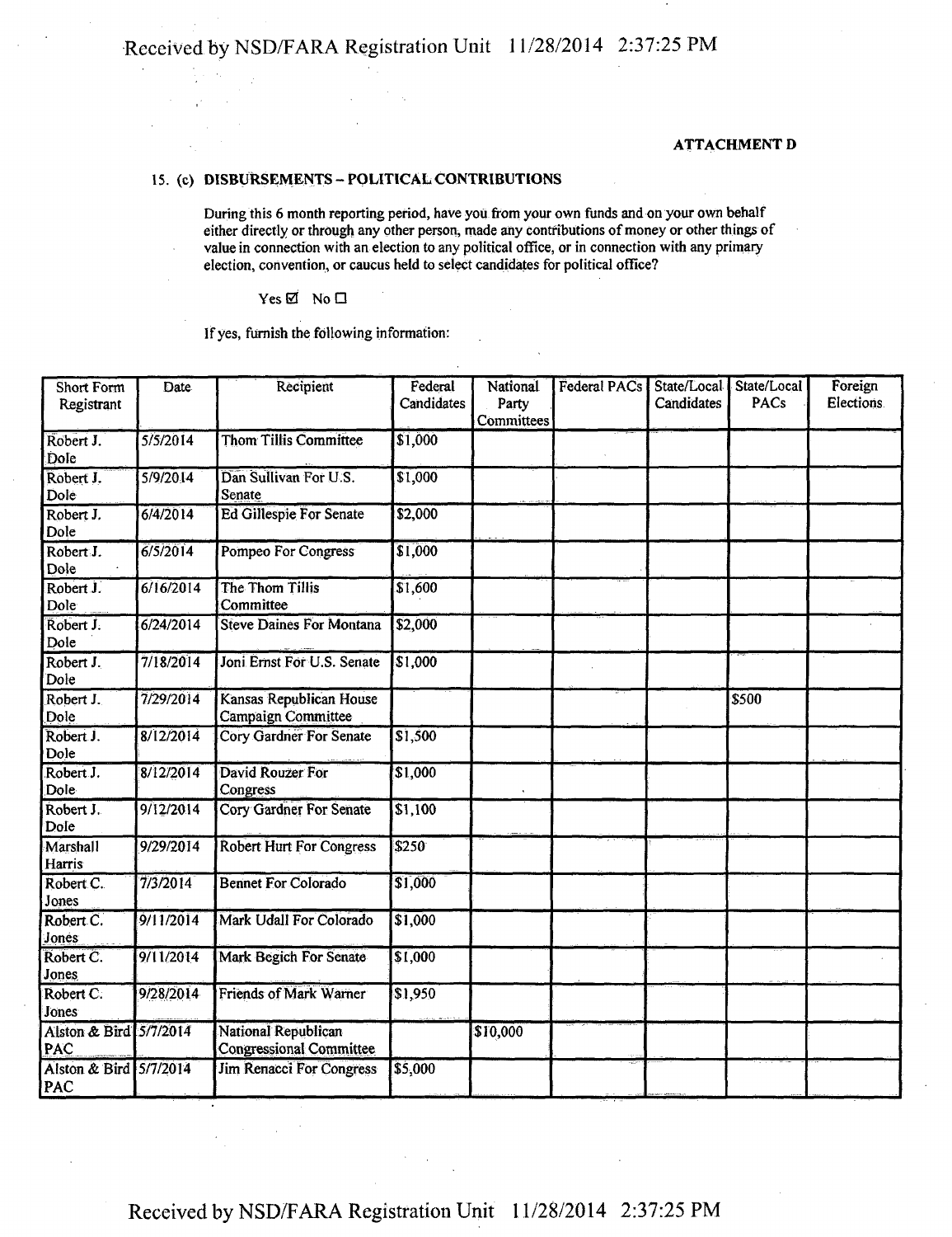| Alston & Bird 5/7/2014<br>PAC         | <b>Rodney For Congress</b>                     | \$5,000         |         |  |  |
|---------------------------------------|------------------------------------------------|-----------------|---------|--|--|
| Alston & Bird 5/7/2014<br>PAC         | <b>Denham For Congress</b>                     | \$10,000        |         |  |  |
| Alston & Bird 5/7/2014<br>PAC         | Friend of Joe Heck                             | \$10,000        |         |  |  |
| Alston & Bird 5/7/2014<br>PAC         | <b>Tom Reed For Congress</b>                   | \$10,000        |         |  |  |
| Alston & Bird 5/8/2014<br><b>PAC</b>  | Committee to Re-Elect<br>Hank Johnson          | \$5,000         |         |  |  |
| Alston & Bird 5/8/2014<br>PAC         | Mikulski For Senate                            | $\sqrt{$1,500}$ |         |  |  |
| Alston & Bird 5/20/2014<br>PAC        | Mark Pryor For U.S.<br><b>Senate Committee</b> | \$5,000         |         |  |  |
| Alston & Bird 5/22/2014<br>PAC        | <b>Ryan For Congress</b>                       | \$2,500         |         |  |  |
| Alston & Bird 5/22/2014<br>PAC        | <b>Shaheen For Senate</b>                      | \$3,000         |         |  |  |
| Alston & Bird 5/30/2014<br>PAC        | <b>Common Ground PAC</b>                       |                 | \$5,000 |  |  |
| Alston & Bird 6/2/2014<br>PAC         | <b>Kevin McCarthy For</b><br>Congress          | \$500           |         |  |  |
| Alston & Bird 6/4/2014<br>PAC         | <b>Blumenthal For</b><br>Connecticut           | \$1,000         |         |  |  |
| Alston & Bird 6/11/2014<br>PAC        | <b>Dutch Ruppersberger For</b><br>Congress     | \$1,000         |         |  |  |
| Alston & Bird 6/11/2014<br>PAC        | <b>McConnell Senate</b><br>Committee '14       | \$3,000         |         |  |  |
| Alston & Bird 6/17/2014<br>PAC        | <b>Wyden For Senate</b>                        | \$4,000         |         |  |  |
| Alston & Bird 6/17/2014<br>PAC        | <b>Hudson For Congress</b>                     | \$1,000         |         |  |  |
| Alston & Bird 6/17/2014<br>PAC        | Friends of Jim Clyburn                         | \$1,000         |         |  |  |
| Alston & Bird 6/18/2014<br>PAC        | Mikulski For Senate                            | \$5,000         |         |  |  |
| Alston & Bird 6/19/2014<br>PAC        | <b>Bennet For Colorado</b>                     | \$5,000         |         |  |  |
| Alston & Bird 6/26/2014<br>PAC        | <b>Walsh For Montana</b>                       | \$5,000         |         |  |  |
| Alston & Bird 6/26/2014<br>PAC        | <b>Montana Victory Courage</b><br>Fund         |                 | \$5,000 |  |  |
| Alston & Bird 7/16/2014<br>PAC        | Michael Burgess For<br>Congress                | \$1,000         |         |  |  |
| Alston & Bird 7/24/2014<br><b>PAC</b> | <b>BAM PAC</b>                                 |                 | \$2,500 |  |  |
| Alston & Bird 7/24/2014<br><b>PAC</b> | Lee Terry For Congress                         | $\sqrt{$1,000}$ |         |  |  |
| Alston & Bird 7/25/2014<br>PAC        | <b>Udall Victory Fund</b>                      |                 | \$5,000 |  |  |
| Alston & Bird 7/29/2014<br>PAC        | McCaul For Congress, Inc.                      | \$1,000         |         |  |  |
|                                       |                                                |                 |         |  |  |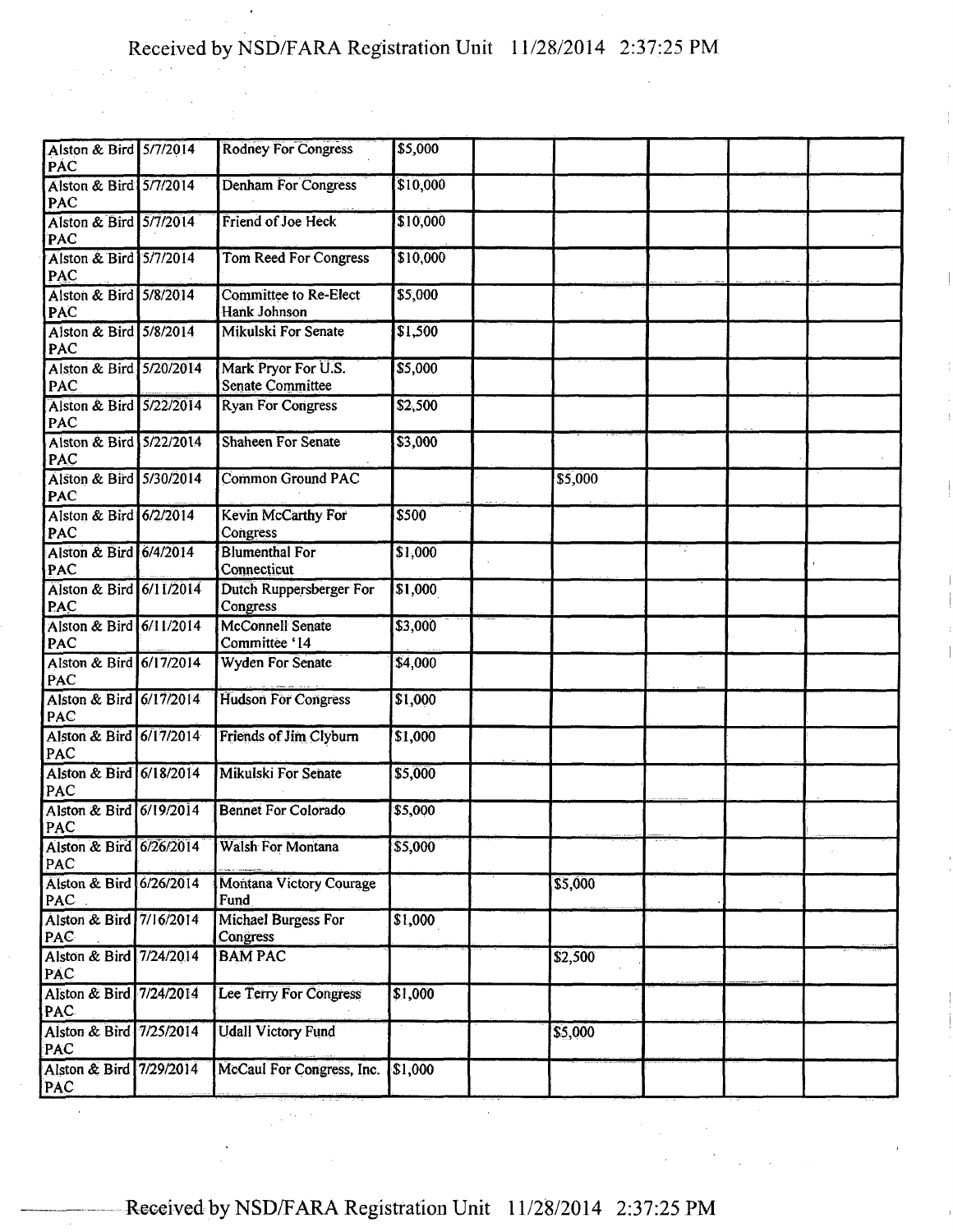| Alston & Bird 8/8/2014<br>PAC          | Common Sense Colorado<br><b>PAC</b> |         | \$5,000         |  |  |
|----------------------------------------|-------------------------------------|---------|-----------------|--|--|
| Alston & Bird 8/26/2014<br>PAC         | Colorado Senate Victory<br>Fund     |         | <b>S5,000</b>   |  |  |
| Alston & Bird 8/26/2014<br>PAC.        | <b>Majority Committee</b>           |         | $\vert$ \$1,500 |  |  |
| Alston & Bird 8/27/2014<br>PAC         | America's Leadership PAC            |         | \$1,000         |  |  |
| Alston & Bird 9/9/2014<br><b>PAC</b>   | Perdue For Senate                   | \$5,000 |                 |  |  |
| Alston & Bird 9/15/2014<br>PAC         | Friend of Mike Lee                  | \$1,000 |                 |  |  |
| Alston & Bird 9/19/2014<br>PAC         | Julia Brownley For<br>Congress      | \$1,000 |                 |  |  |
| Alston & Bird 10/17/2014<br>PAC        | <b>Citizens For Cochran</b>         | 51,000  |                 |  |  |
| Alston & Bird 10/22/2014<br>PAC        | <b>Coons For Delaware</b>           | 52,500  |                 |  |  |
| Alston & Bird 10/30/2014<br><b>PAC</b> | Michelle Nunn For U.S.<br>Senate    | \$5,000 |                 |  |  |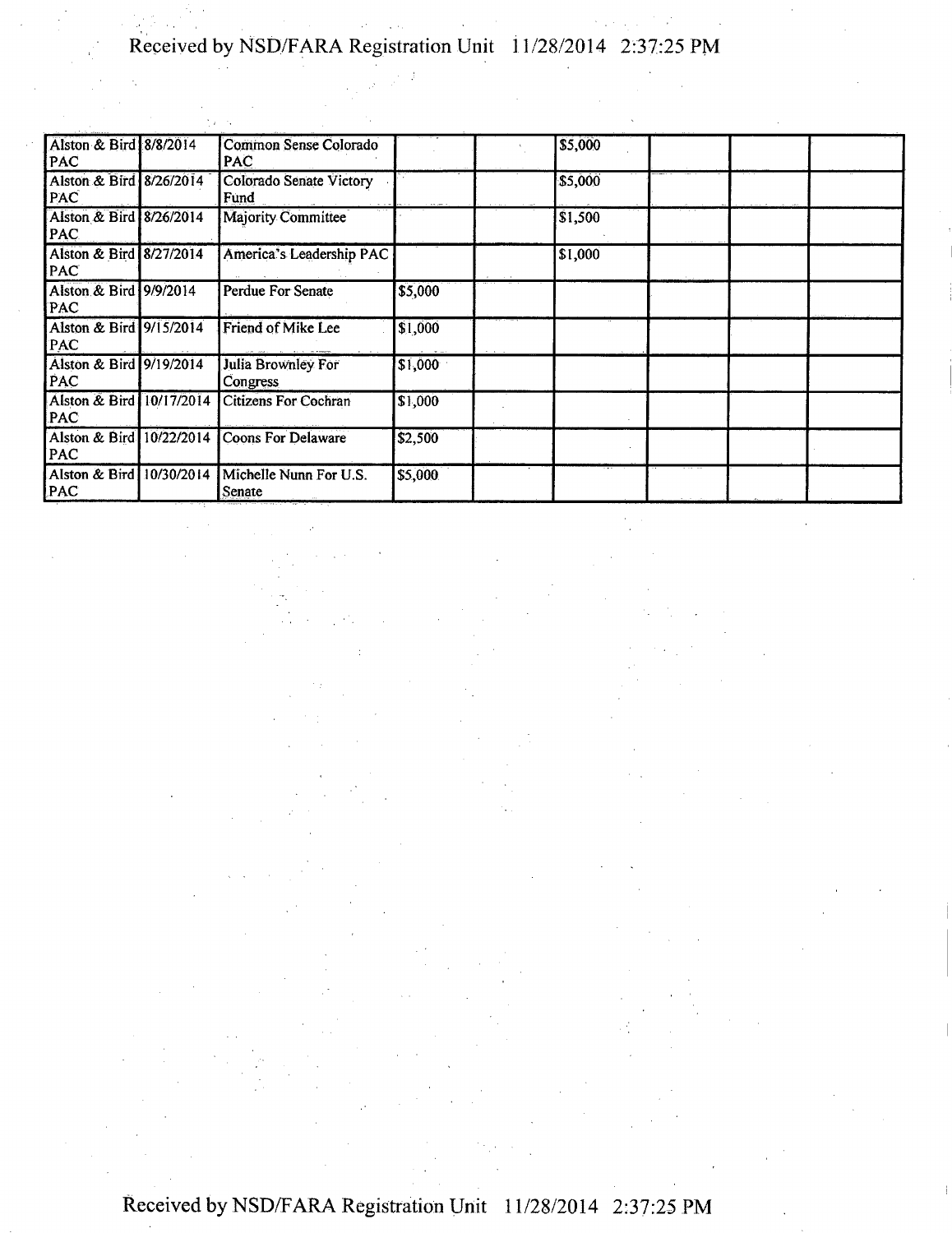#### **ATTACHMENT E**

22. Did you file with the Registration Unit, U.S. Department of Justice a copy of each item of such informational materials disseminated or caused to be disseminated during this 6 month reporting period?

Question 16(a) asks whether, "during this 6 month period, did you prepare, disseminate or cause to be disseminated any informational materials?" In response to question 16(a), Alston & Bird LLP answered "yes." It is Alston & Bird's view that the firm is under no obligation to report the draft resolution regarding U.S.-Taiwanese relations under the Foreign Agents Registration Act. In an abundance of caution, Alston & Bird is disclosing its involvement in the participation of the drafting of a resolution regarding U.S.-Taiwanese relations and submitting two copies of the draft resolution. In the event that the Registration Unit considers the draft resolution to be informational material, Alston & Bird is satisfying its requirement to provide a copy of the item to the Registration Unit with this submission.

23. Did you label each item of such informational materials with the statement required by Section 4(b) of the Act?

It is Alston & Bird's view that the draft resolution regarding U.S.-Taiwanese relations was not subject to the filing requirements referenced in question 22 and the firm, therefore, did not label the draft resolution on U.S.-Taiwanese relations as set forth in Section 4(b) of the Act.